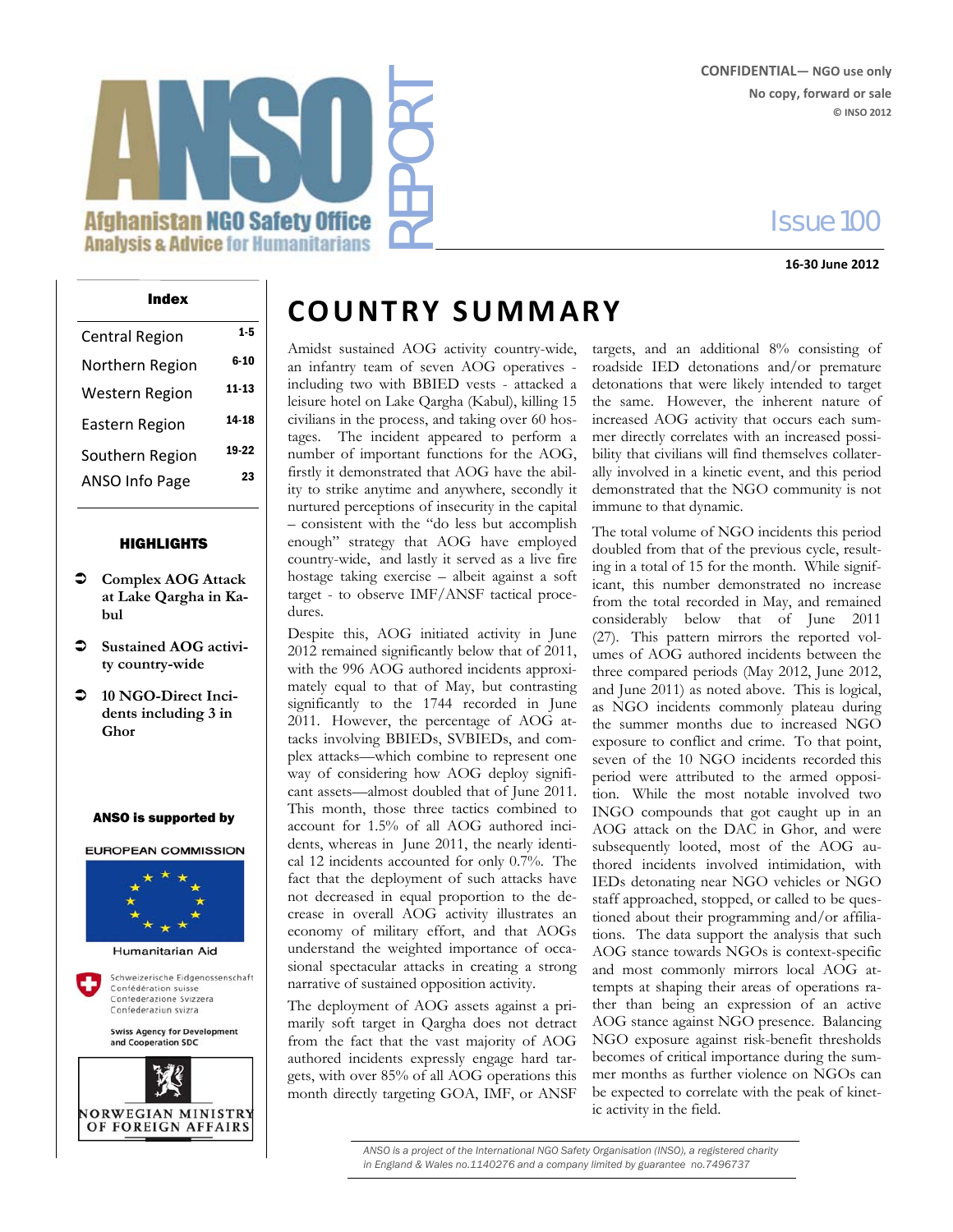## **C ENTRAL REGION**

## **KABUL**

Kabul City was home to the only NGO incident in the central region during the second half of June, an incident which was consistent with the primary threat profile faced by the NGO community in the national capital. As an international NGO staff member was waiting outside her guesthouse during the daytime of the 24th, a man approached her and forcibly pulled her bag from her shoulder, before running to a colleague waiting on a nearby motorbike, who helped the thief escape from the scene. A similar incident occurred in December 2011, just a few streets away in Kart-e Seh, and more widely, such motorcycle-bound robberies are a common tactic used by petty criminals, whether they are targeting pedestrians or vehicles, and most often occur to individuals openly displaying assets that appear valuable.

While not affecting the NGO community directly, the complex attack that took place at Lake Qargha on the 21st/22nd was far and away the most violent security event of the fortnight. A total of seven AOG infantry operatives, including two BBIED operatives, stormed the Spogmai Hotel, the largest such hotel at Qargha, late on Thursday night during the celebration of a wedding. The team killed three armed guards before

|                           | <b>NGO</b> Incidents |
|---------------------------|----------------------|
| <b>Year to Date</b>       |                      |
| <b>This Report Period</b> |                      |

executing just over a dozen men inside as they took control of the hotel. This also involved the seizure of roughly 60 hostages, before the remaining five operatives (the two BBIEDs having killed themselves on the approach) holed up in preparation for the ANSF response, which arrived roughly 20 minutes later.

At 0900 hrs. the morning after the attack, approximately 21 hostages escaped via the lake, although one hostage who could not swim drowned. The security forces managed to kill the last of the AOG operatives by roughly 1130 hrs., before clearing the hotel to ensure that none had remained alive.

Some days later, the IEA issued an uncharacteristically long written justification for the attack; in it, they stated that they had carried out surveillance on Qargha more generally, and had seen Afghans, both civilian and governmental, engaged in what they perceived to be immoral activities, such as alcohol consumption and prostitution. Moreover, they asserted that many foreigners had also been seen engaged in these activities – including NGO employees they claimed to be 'spreading Christianity in the country over the past



decade'. While real levels of both foreign attendance and such activities at Qargha are significantly lower than implied in the IEA's statement, the inclusion of NGOs in their statement, and their willingness to conduct such an attack against an ultimately social target, is concerning.

However, some qualifications to this are important to note. First, such anti-NGO statements are inconsistent with the general acceptance of NGOs at the field level across most of the country, and are more about indicating their opposition to the specific practice of proselytizing than about NGOs *per se*, whose programs and projects are often actively welcomed by the armed opposition (see Nangarhar in this report for an example). Furthermore, such targeting is likely to remain very rare, as the armed opposition remains sensitive to popular backlash against their more civilian casualty-heavy attacks; one such attack over the medium term is enough to make their point, and as such the next complex attack in the national capital is likely to focus on an exclusively military/GOA target.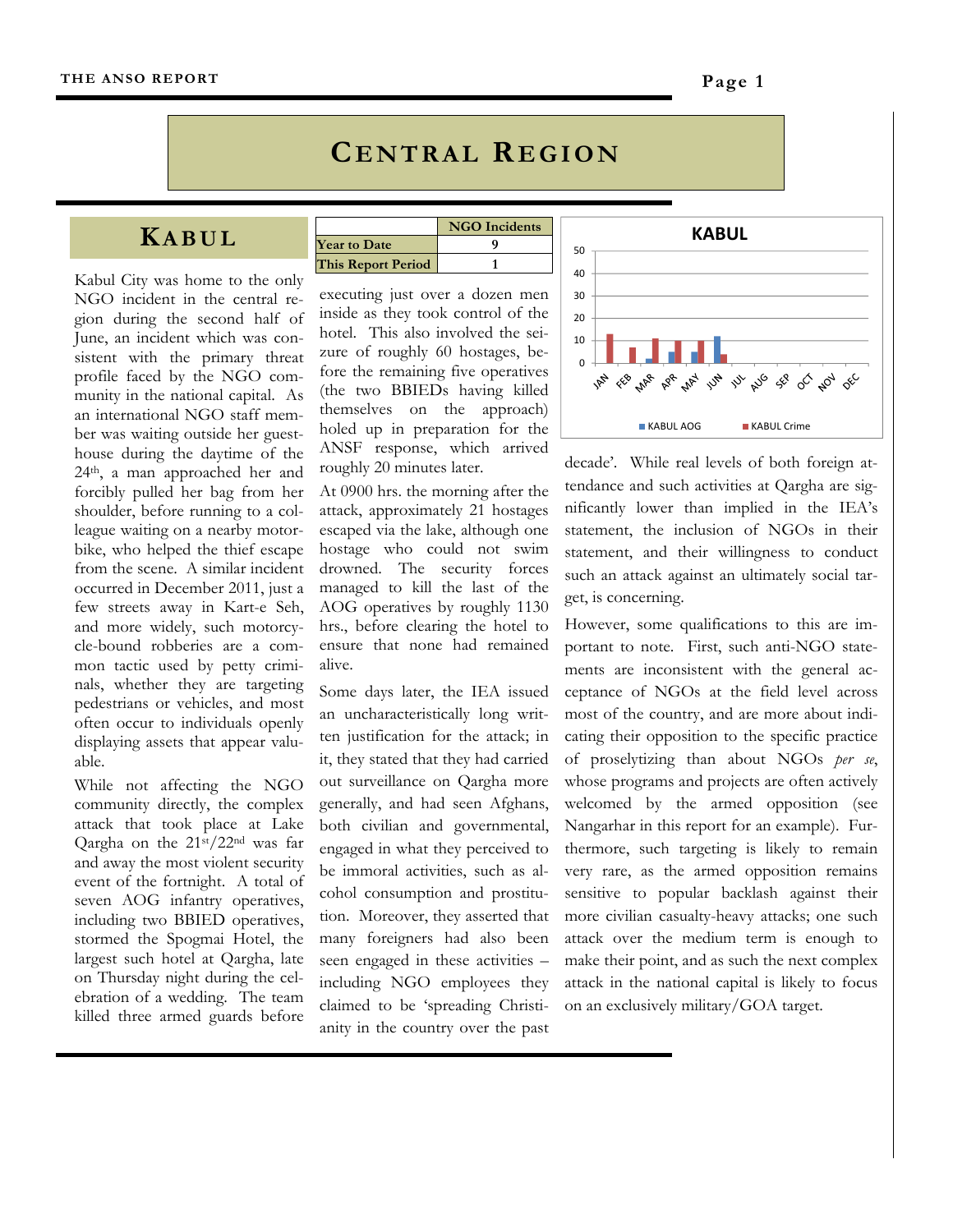## **WARDAK**

Insecurity in Wardak continued along the same vein as the previous period, with conflict incidents focused on the Kabul-Ghazni highway, the Jalrez district road and the Chak district center and surrounding area. However, what was noticeable was not the form of incidents, but rather their volume; total opposition-authored kinetic events more than doubled over the previous period, with particular expansion in Chak and Jaghatu. As such, while Wardak continues to be secondary to Ghazni in terms of AOG strategic focus, the lower-than-average incident volumes seen so far this year are starting to give way to a more typical conflict dynamic in the province.

The highway remained a key locus for conflict incidents, which occurred all the way from the southern outskirts of Maidan Shahr to the far south of Saydabad, and witnessed more than a 25% increase in overall volumes over the previous period (from nine to 13 AOG-authored incidents, or roughly one a day). These incidents were almost evenly split between SAF and IED attacks on security forces and supply convoys, with six taking place in Saydabad (the most contested area of the highway in Wardak), four in Maidan Shahr and three in Nirkh.

However, the most notable of the incidents along the highway was not an IED or SAF attack, but instead a failed BBIED attack against an ANA facility in the Shashgaw area of Saydabad: a lone

|                           | <b>NGO</b> Incidents |
|---------------------------|----------------------|
| <b>Year to Date</b>       |                      |
| <b>This Report Period</b> |                      |

BBIED operative approaching the facility was identified and then shot and killed by Afghan soldiers before he could detonate his vest. This was only the second instance of a BBIED attack in Wardak's conflict history, and like the first it failed; this indicates that such attacks are most likely operational spillover from the Ghazni conflict next door - where it was later confirmed that the operative was sent from.

Also significant was an armed attack on the provincial governor's convoy in Nirkh's Sur Pul area, which failed in its objective to sustain any casualties, while the most casualty-heavy incident was an armed attack on a supply convoy and associated PSC guard (in Sheikhabad), which led to the death of two PSC guards, one truck driver and eight AOG fighters. There were also a number of incidents connected to AOG IED emplacement, most significantly an IMF airstrike on an IED cell as it was planting IEDs in the Salar area of the highway, which killed all three opposition fighters; a contrasting incident saw an AOG attack on an ANA EOD team that was defusing an IED in the Sheikhabad area, sparking a firefight that led to the death of one Afghan soldier.

Elsewhere, Chak saw a number of IDF and SAF attacks on its district center, particularly the ANP HQ, while also seeing the targeted killing of an ANP policeman who was on his way from the district center to a nearby checkpoint.



But most tangibly, a pressure plate IED (PPIED) detonated against an ANA vehicle on a secondary road in the Ambokhak area, killing two soldiers, in the latest in a series of deadly IED strikes across the province – whose armed opposition has a particularly effective level of IED expertise. In Jalrez, a PPIED struck an ANA vehicle in the Ismail Khel area on the main district road, injuring two soldiers, while in Mullah Khel, just west of Maidan Shahr, an ambush of an ANP convoy killed a policeman and injured another. In all then, armed opposition cadres in these districts maintained significant pressure on the national security forces, without seeing any casualties inflicted on themselves in return.

In the ongoing Kuchi-Hazara conflict, just two related conflict incidents were recorded. First, a clash in Day Mirdad's Dasht-e Yurord saw three Hazaras killed and two others wounded, while in the Kajaw valley of Markazi Behsud, an IED struck an ANA vehicle and killed two Afghan soldiers and injured two more. As with similar incidents in the previous period, the latter incident can be understood to be both armed opposition-related and ultimately driven by the land dispute, as the Kajaw valley has no known permanent AOG presence, which instead manifested itself just as Kuchi nomads moved into the area. Further political meetings also took place over the issue, which again failed to find any lasting, or even temporary, solution sufficient to halt the sporadic violence.

**NOTICE:** The graphs provided in the report are accurate as of the **27th of June 2012.**  NGO incident counts include the total for all direct incidents attributed to all actors.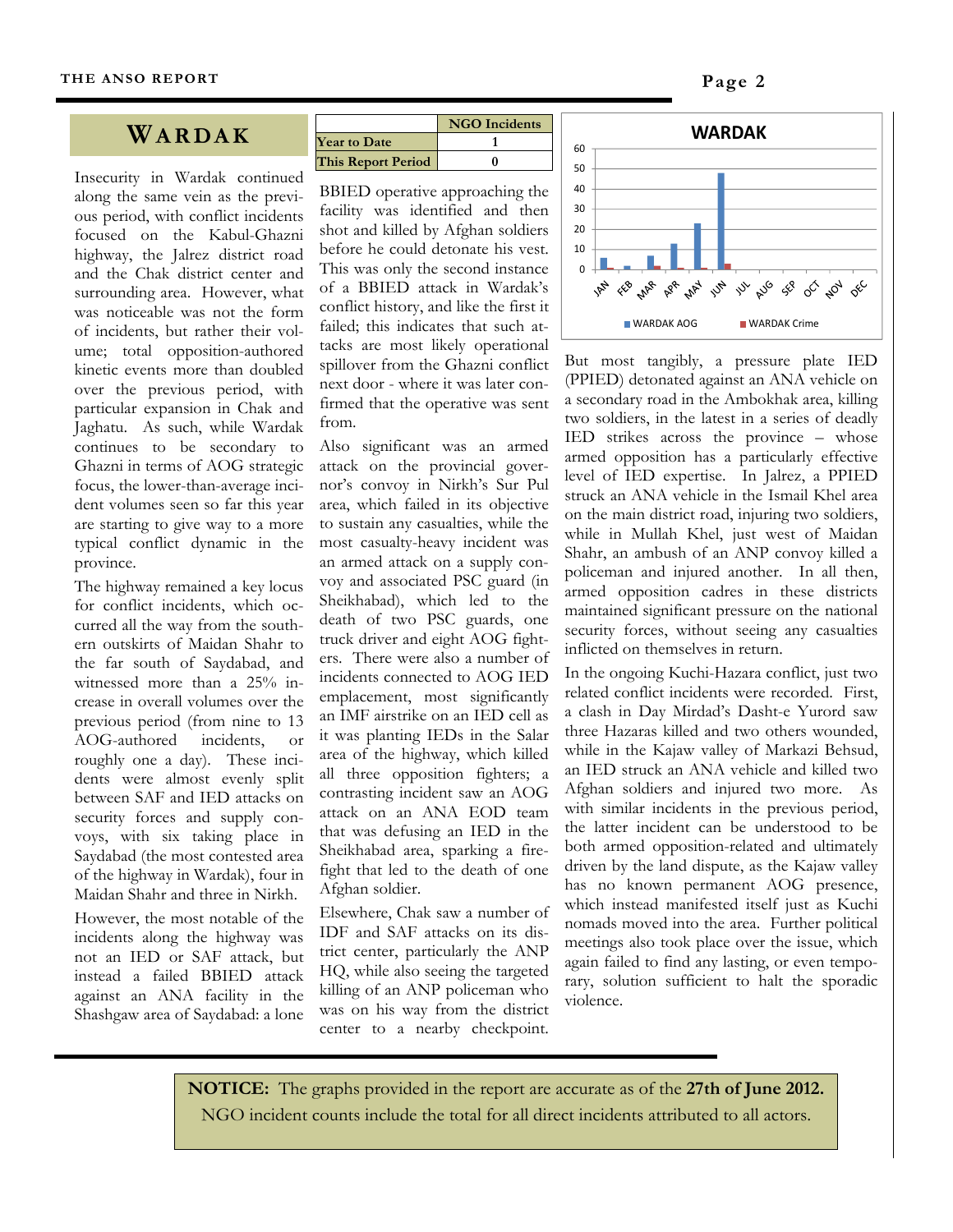## **LOGAR**

The most significant security incident in Logar during the past fortnight took the form of an ambush of an ANP responder convoy just outside the Baraki Barak district center. After opposition fighters attacked an ANP checkpost west of the district center on the main district road, a police convoy set out from the ANP base to assist; in the convoy was the Baraki Baraki Chief of Police, and the AOG ambush that intercepted the convoy saw the COP and another policeman killed. While it seems that the targeting and killing of the COP was not pre-planned by the armed opposition, and as such was merely luck, the ability for AOG units to simultaneously lay siege to an ANP CP and target the responders, so close to the DAC demonstrates the strength of the armed opposition in Baraki Barak.

Other incidents also demonstrated this, most notably the IED strike against an ANA vehicle in the Shahi Khel area, which killed a soldier, as well as the IDF attack on the ANA/IMF facility in the main bazaar area, which injured two Afghan soldiers in an unusually accurate use of BM-1 rockets. Meanwhile, on the main Chark-Baraki Barak district road, an IED struck an ANA vehicle and killed an Afghan soldier, and in the Bakhshabad area between the Baraki Barak DAC and Puli Alam center, but to the south of the river, an IMF airstrike killed eight AOG fighters as they were planting IEDs on the area's main sec-

|                           | <b>NGO</b> Incidents |
|---------------------------|----------------------|
| <b>Year to Date</b>       |                      |
| <b>This Report Period</b> |                      |

ondary road at roughly 0800 hrs. In all, then, areas south of Puli Alam remain strongly contested between security forces and the armed opposition, with each landing successful blows against the other during the period.

Insecurity across the full extent of Logar's section of the Kabul-Gardez highway was also visible during the fortnight. In Mohammad Agha, there were three instances of AOG attacks on security forces or supply convoys, all occurring between 1400 hrs and 0800 hrs, again highlighting the importance of maintaining tight daytime travel windows between Kabul and Logar. South of Puli Alam towards Gardez, three pressure plate IED strikes struck ANA and IMF targets, killing one Afghan soldier and injuring two others; of note, these took place between the hours of 0900 hrs and 1300 hrs, indicating that AOG contestation of this roadway continues through daylight hours – although not in the form of a physical confrontational presence by AOG cadres, thus implying that insecurity for NGOs remains primarily based on the risk of being collateral involved in such blasts.

The danger of being accidentally struck by pressure plate IEDs, (PPIEDs) which are indiscriminate in nature, was demonstrated by one that struck a Kuchi tractor on a secondary road in Puli Alam, killing four children, two men and



two women. Another noteworthy use of PPIEDs took place along the secondary road that leads to the Aynak mine in eastern Mohammad Agha, when one detonated in the Bawo Khel area south of the mine, striking an ANP vehicle and killing two policemen, as well as injuring six more. This is the most serious incident to occur in the Aynak area, which has mostly drawn sporadic IDF towards the large, MOI-managed ANP force that guards the economically valuable site. This incident came six days after the ANP arrested an opposition cell that was planting IEDs on the main road leading to the mine, demonstrating somewhat of a change in AOG activity in this area.

Statistically, overall armed opposition activity during the fortnight rose significantly on the first half of the month, as has been the case across the provinces neighbouring Logar too. However, whereas neighbouring Wardak has seen a significant decrease in overall conflict volumes over 2011 levels, as the battle for Ghazni has gathered much AOG attention and resources, Logar remains roughly on par this year with AOG activity - demonstrating the continuing importance of the province both in terms of transit for southeastern networks, and as an important element of the effort to restrict road transit out of Kabul in all directions.

#### **ACRONYMS:**

Please see the final page for a list of ANSO-utilized acronyms.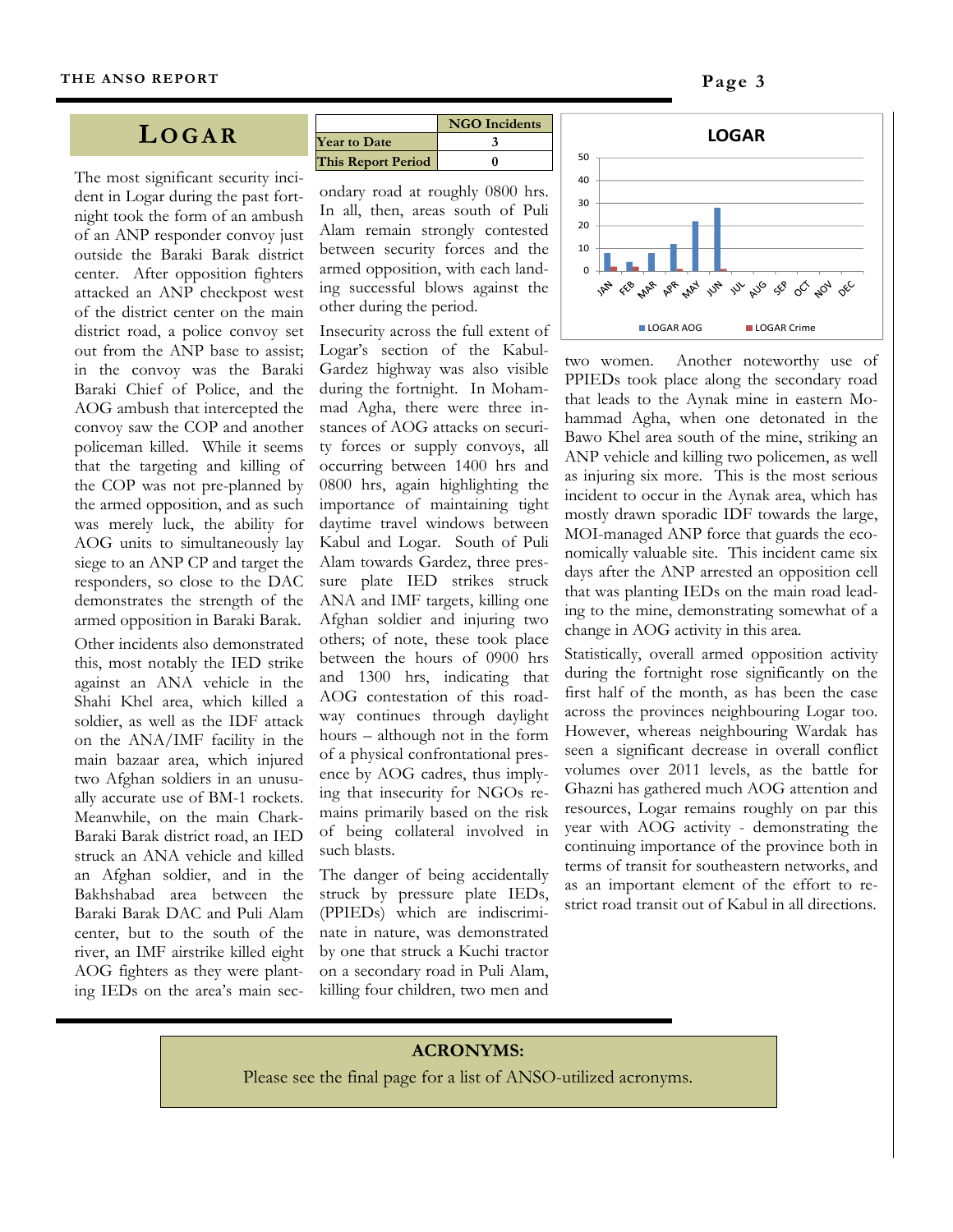#### **KAPISA**

After the high incident numbers that occurred over the first half of June in Kapisa, this period saw a notable decrease, although two of the five incidents that did occur were of considerable significance. This overall change in volume can be primarily attributed not to security force activity, but instead to the movement of a number of opposition cadres from the eastern districts they dominate across the watershed into western Laghman, to take advantage of the void left by the IMF forces that departed there in early June. Multiple pitched attacks against ANSF and GOA targets in the Laghman districts of Dawlat Shah and Bad Pakh, as well as reports of significant cadre migration, provide evidence for this interpretation, and as such it is likely that incidents will re-escalate in eastern and southern Kapisa once these cadres have attained their objectives in

|                           | <b>NGO</b> Incidents |
|---------------------------|----------------------|
| <b>Year to Date</b>       |                      |
| <b>This Report Period</b> |                      |

#### Laghman and returned.

However, even with reduced numbers, two operations of significance stood out during the past fortnight. First, on the 18th in the main Tagab bazaar, an opposition operative detonated an IED that had been pre-placed in a shop just as a mid-level ALP commander was passing, killing him and three other local policemen, as well as two civilians; 10 other civilians were also injured. Insecurity in the main Tagab bazaar, so close to the DAC, has been very rare over the years, in spite of rising AOG strength in the wider district. To reinforce the point moreover, on the 27<sup>th</sup> opposition fighters attacked the ANP HQ in the DAC area. Although they did not inflict any damage or casualties on this occasion, two such attacks on district police high command, coming after last peri-



od's casualty-heavy assault on an ANP CP in Tatar Khel, continues to strongly demonstrate to the police how difficult their work is going to be in the coming months.

The only other incidents during the fortnight occurred in Shukhi, the traditional focus for insecurity on the Mahmud Raqi-Njirab main road, and in Nijrab itself – all of them targeting the police. In the former, a pressure plate IED struck an ANP vehicle and injured three policemen. In Njirab, an RCIED struck an ALP vehicle on a secondary road, injuring one, while opposition fighters also staged and armed attack on an ALP CP in the Pachaghan area, just north of the Nijrab DAC; in the exchange of fire, no one was injured.

#### **BAMYAN**

The most notable events to occur in Bamyan during the past fortnight were connected to the initial occurrence of an RCIED detonation against the vehicle of the Saighan district governor, which took place on the main Kahmard-Saighan district road (in the Kafsh Khel area) at roughly 1600 hrs on June 20th. This was the most serious instance of armed opposition activity ever recorded on the main district road in Saighan, which has previously seen very infrequent AOG incidents, primarily SAF attacks on ANSF targets, and as such represented a new confidence in targeting practices, although not necessarily any new AOG presence.

Shortly after on the same day,

|                           | <b>NGO</b> Incidents |
|---------------------------|----------------------|
| <b>Year to Date</b>       |                      |
| <b>This Report Period</b> |                      |
|                           |                      |

ANP/NDS conducted a search operation in response to the IED incident, and arrested an individual in the Dardwal area later confirmed as the newly-appointed district shadow governor (DSG) of Saighan district. They also seized a small cache of weapons and explosives that was with the individual, who is a native of Baghlan, and who had recently returned to the area after training in Pakistan, which presumably included IED construction and deployment.

It is indicative of the very low numbers of armed opposition members in this district that the DSG was himself directly responsible for the IED strike, rather



than solely operating at the command and control level. The detention of the DSG is likely to help security forces in their pursuit of further AOG operatives in Saighan and Kahmard, who are part of the same armed opposition network which spreads west from Tala Wa Barfak. It also represents a tangible achievement by the ANSF in the immediate aftermath of a high-profile AOG incident, and indicates that ANSF in the area remain reasonably capable of effectively responding to such infrequent AOG-driven insecurity.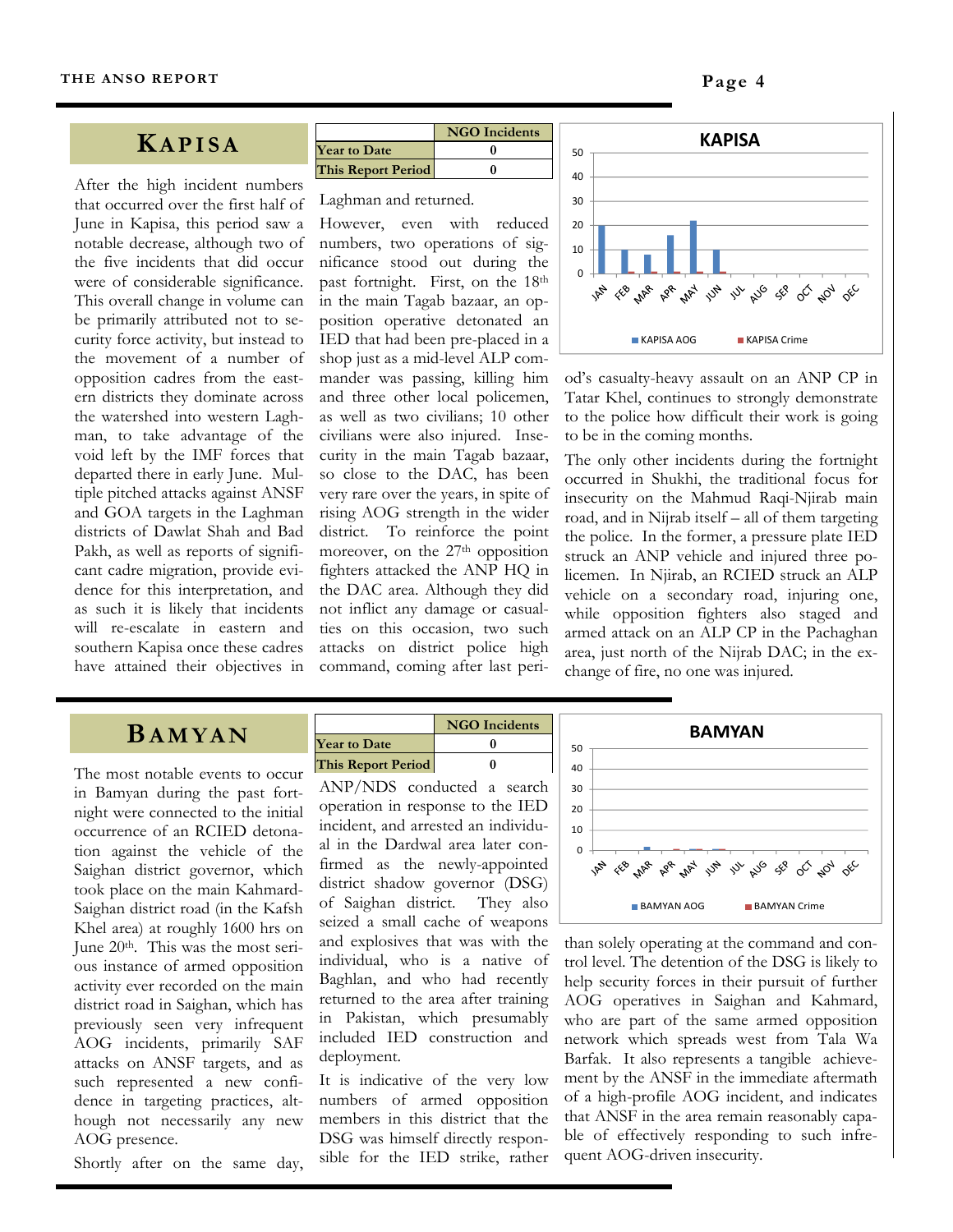#### **PARWAN**

Insecurity in Parwan continued to be focused on the section of the Kabul-Bamyan highway that runs through Ghorband and Shinwari districts, as the armed opposition maintained their pressure on the ANSF and GOA as part of their efforts to constrict access to Bamyan center. Opposition cadres followed last period's attacks on the convoys of the provincial governor and Shinwari district governor with SAF attacks on ANP convoys in the Abakan and Qalacha areas of the highway in Siyagerd, as well as two (inaccurate) rocket attacks on the Siyagerd DAC.

Afghan security forces also conducted a further clearing operation against AOG presence, after similar operations in the first half of the month. Having delayed the operation due to concern over insufficient medical support capabilities – indicating their expectation of sustaining significant casualties, as they had in the previous

|                           | <b>NGO</b> Incidents |
|---------------------------|----------------------|
| <b>Year to Date</b>       |                      |
| <b>This Report Period</b> |                      |

operation – they finally conducted a major daylong operation in the Qemchaq and Dashtak areas on the 26th. In the operation, two AOG cell commanders were killed and four opposition fighters injured, while three security force members were also injured – an outcome more in favor of the security forces than they likely anticipated. That being said, while the specific operation may be deemed by the ANSF as a success, the opposition remains operationally and numerically strong across multiple side-valleys through Ghorband and Shinwari districts, and are able to draw on multiple diverse cadres in their efforts on the highway.

Evidence of this enduring AOG strength in this strategically important transport corridor was found in the ANP seizure of a car laden with explosives in the main Siyagerd bazaar on the evening of the day of the security force oper-



ation, and was also demonstrated in another, unusual incident, when men loyal to the Shinwari district shadow governor (DSG) shot and killed the district's most senior AOG military commander.

The cause of the incident was the perceived moral transgressions of the military commander, who had been having an affair with a married woman. What matters with this incident is the fact that the DSG was willing to sacrifice his leading operational commander during the height of the fighting season – a decision that seems to indicate his confidence in his ability to replace the commander without any significantly negative impact on the opposition's operational capabilities in the midst of their concerted effort to contest the highway.

#### **ANSO STAFF AND VACANCY ANNOUNCEMENT:**

We would like to take this opportunity to welcome the new **ANSO RSA East**, Mr. Ross Baillie, and give a heart felt thanks to the outgoing **ANSO Country Director**, Mr. Nathan Ronaldson, and the outgoing **ANSO RSA South,** Mr. Peter Dimitroff,

for all their hard work and dedication to the NGO community in Afghanistan during their multiple terms with ANSO. However, we are pleased to announce that

Nathan will be staying on with us as the **INSO Chief Operations Officer.**

 **\*** 

We are presently recruiting for **ANSO RSA South** position based in Kandahar and **ANSO RSA Mobile**. If you have a solid working experience from a conflict environment, a NGO mindset combined with an analytical background, and a desire to be challenged, all the while being a member of a close knit team, you are encouraged to forward a cover letter, CV, and 2 substantive writing samples to jobs@ngosafety.org.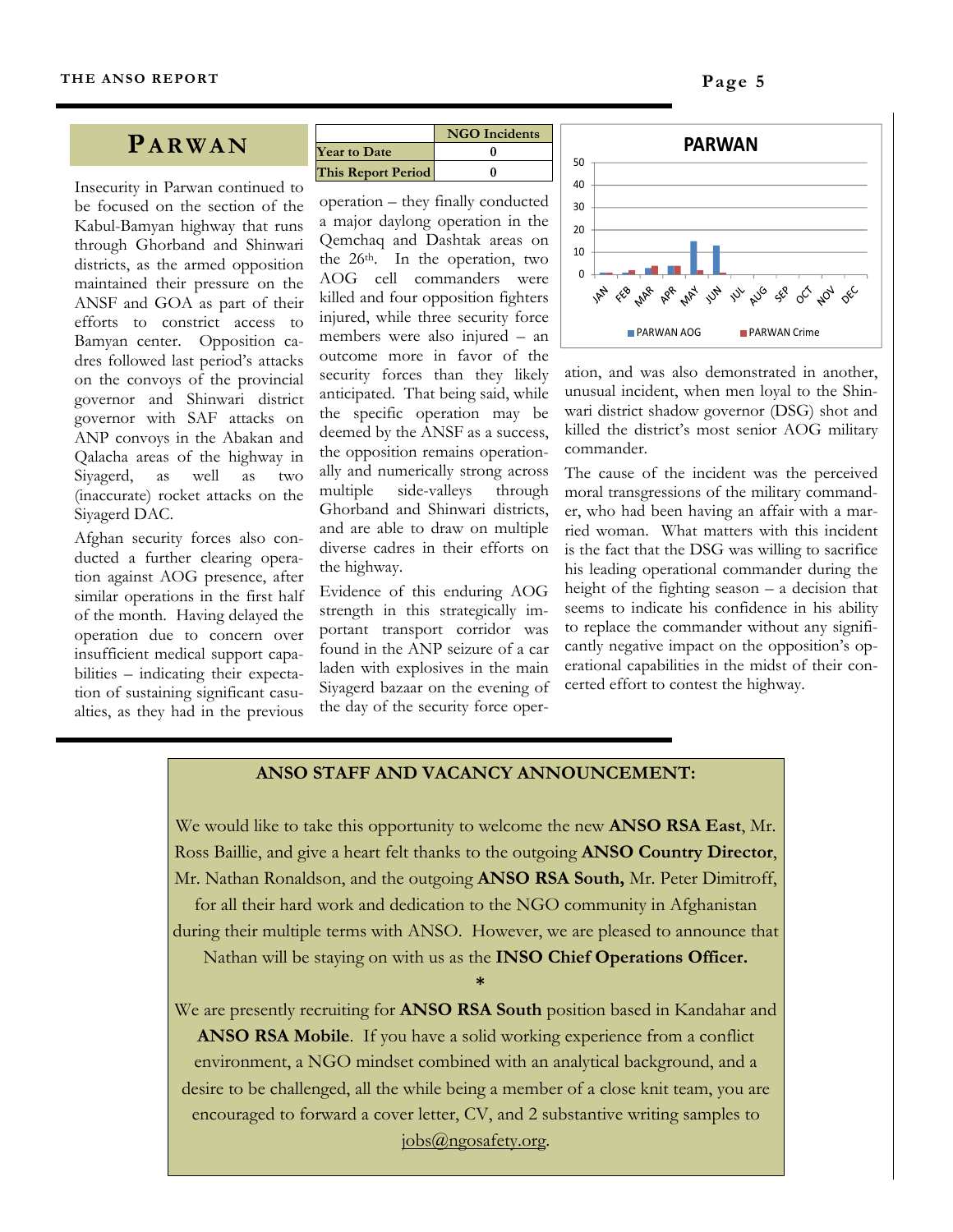## **NORTHERN REGION**

**NGO Incidents**

## **SA R- E P U L**

Security in Sar-e Pul continues to decrease. Although the province has recorded only 61 security incidents in 2012, just over 50% of those have been recorded over the past two months, with 16 occurring in May and 17 in June (note: the last few are not included on the attached graph). Further to this, AOGs are driving this increase, authoring approximately 70% of all recorded insecurity. While the current cycle did not see a continuation of the IEDrelated activity noted the previous cycle, there was a second AOG attack inside of Sar-e Pul city itself (following the PRP's jail break), the AOG seizure, occupation, and then abandonment of a village in Sozma Qala, an attempted attack against a GOA education official in southern Sar-e Pul, and two incidents around Qush Tepa village of Sar-e Pul district (just off the Sar-e Pul - Shibirghan road). Adding to these were three cases of girls falling sick in school for unknown reasons in Sar-e Pul city, as well as anecdotal reports of AOGs moving into villages to pressure locals for taxes.

Despite the above noted incidents involving educational structures, it does not appear that a trend towards the systematic targeting of education (girls' or otherwise) is surfacing. Tests returned from the schools in Sar-e Pul stipulated that no known poison was discovered, although it should be noted that—as in Takhar—perception

|                     | <b>NGO</b> Inciden |
|---------------------|--------------------|
| <b>Year to Date</b> |                    |
| This Report Period  |                    |

still plays an important role in how the situation develops, and the degree to which these reports will successfully calm the local population, some of whom have their own theories, remains uncertain. In light of this, should more such cases arise, they may cause significant anxiety - and potential civil unrest - no matter what the cause. As to the latter attack against a school guard in Qala Sokhta, it appears the AOG was targeting an education official visiting the school with a second GOA employee, and the guard was beaten (and the GOA official's car set on fire) when it appeared the officials had been warned of the AOG's arrival, allowing the GOA employees to flee the scene on foot.

Elsewhere, while continued insecurity in Qush Tepa village is to be expected, the second occurrence of AOG activities inside of Sar-e Pul city (manifested in a close range attack against first the ANP and then - on the same night - ALP) shows an increasing comfort level and freedom of movement for AOGs not previously witnessed this year. Although AOGs are not able to move freely in the city, the duel attacks indicate a shrinking sphere of security not only throughout the province, but in and around the city as well. However, the most recent incident occurred at night outside the city center, and



AOGs remain unable to move openly in the city by day.

This increased level of confidence was further supported by AOG willingness to launch an attack against - and then temporarily hold - Kata Qala village in Sozma Qala (located close to the Kohistanat border). AOG took the village with little resistance on the 22nd and held it for a number of days before the village was retaken by a joint ANSF force on the 26<sup>th</sup>. Although Sozma Qala has seen only limited AOG activity this year (including an AOG initiated illegal checkpoint on the 26<sup>th</sup> along the Sozma Qala – Sangcharak road), neighbouring Kohistanat has attracted both GOA and AOG attention due to the new ALP program (and transit routes to Faryab), marking the seizure and temporary control of the village as a statement to GOA and IMF (who train the ALP) that AOGs will not easily cede ground. However, much as the village was taken with little actual violence, it was retaken primarily by ALP - with a similarly low level of physical engagement. Although eight suspected AOG were arrested (only two with weapons), most slipped out the back and away to the south.

In light of the above, it appears likely that AOG will continue to stand up a strong physical presence in the province well into the summer, and that their activities will continue at a relatively high rate and with increasing reach.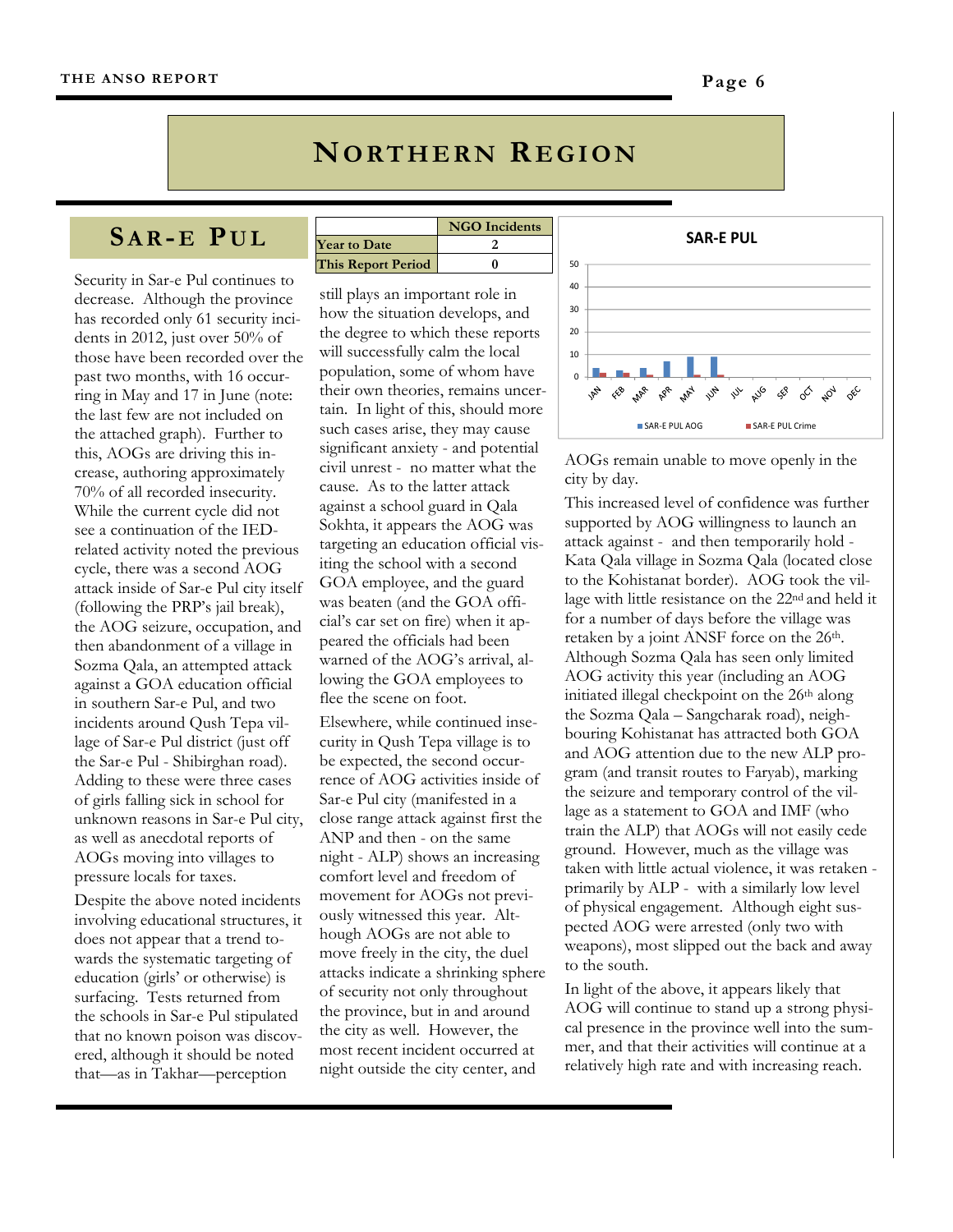#### **BALKH**

Three phone calls made by an AOG to an INGO operating in the Toqi area of Shortepa district marked only the second NGOdirect security incident to occur in Balkh this year. This marks a significant decline from the nine NGO direct incidents reported over the same six month period in 2011. The phone calls included no direct threats, but suggested that the NGO needed to stop employing females and pay taxes to the AOG. Despite not accumulating the incident volumes of more kinetic districts in the province (such as Chimtal or Chahar Bolak), Shortepa maintains a low but consistent volume of AOG activity every year, with anecdotal reports from the area suggesting that AOGs are more present throughout the district especially in Toqi—than the low incident volumes suggest (only eight security incidents all year, six of them AOG-authored). This is

|                           | <b>NGO</b> Incidents |
|---------------------------|----------------------|
| <b>Year to Date</b>       |                      |
| <b>This Report Period</b> |                      |

likely due to a relatively lax presence of GOA authorities throughout the district. Through the end of June, the only other NGOdirect incident recorded in the province this year also occurred in Shortepa, when an NGO compound suffered close range SAF in April.

In general, trending for the province remained roughly consistent despite approximately a 30% decrease in overall incident volumes (prior to late reporting). 13 security incidents were recorded in total, with six of those occurring in Chimtal and Chahar Bolak, and an additional four in the districts south of Mazar (specifically Sholgara, Kishindeh, and Chaharkint). The fact that the two districts west of Mazar (Chimtal/Chahar Bolak) are the most kinetic is consistent with long standing trends. In fact, this period marked a notable decrease, with the two districts



notching 13 incidents between them the PRP. The increase of activity to the south, where many NGOs work and travel, is more notable. 17 of the 27 security incidents recorded in those three districts have taken place over the last three months, including five of the seven AOG authored incidents and a 22 June IM-F/ANSF joint operation into Tandorak (Chaharkint), which in 2011 was an AOG stronghold (and is believed still to be one of the operational bases for those AOGs destabilizing the area). The lasting effect that this operation's sole arrest may have on the security paradigm for the districts may be relatively insignificant, as witnessed by the fact that two other security incidents there took place after said operation.

## **TAKHAR**

Following the PRP's arrests of those alleged responsible for the poisoning of school girls throughout Takhar, the province remained devoid of school poisonings and overall mostly quiet this period. Only five security incidents were recorded, the most notable of which was the arrest of an AOG member transporting suicide vests in a private vehicle in Ishkamish district. This marked one of three BBIED vest seizures in the region this period. The other four consisted of two arrests and two criminal incidents, all in Taloqan.

Although Takhar province sees

|                           | <b>NGO</b> Incidents |
|---------------------------|----------------------|
| <b>Year to Date</b>       |                      |
| <b>This Report Period</b> |                      |

sporadic IED-based incidents of note, such as the May 2011 killing of General Daoud, BBIEDs are rare, with the only recorded BBIED being a December 2011 detonation against a parliament member at a funeral in Taloqan. Nevertheless, reports are surfacing that AOGs have been moving between Burka (Baghlan) and Ishkamish, and that AOGs operating in Kunduz, Khandabad and Archi districts of Kunduz have at times been known to use Ishkamish (and Burka) as safe-havens during major military operations.

Further to this, insecurity in Ish-



kamish is exceptionally rare, with the district recording only nine incidents in 2012, and 34 over the last two years combined. No BBIED discoveries or detonation have ever been recorded there, and recent IED activity has been limited to one IED detonation in May, and four IED discoveries and one detonation in 2011. No information exists at this time as to whom may have been the target.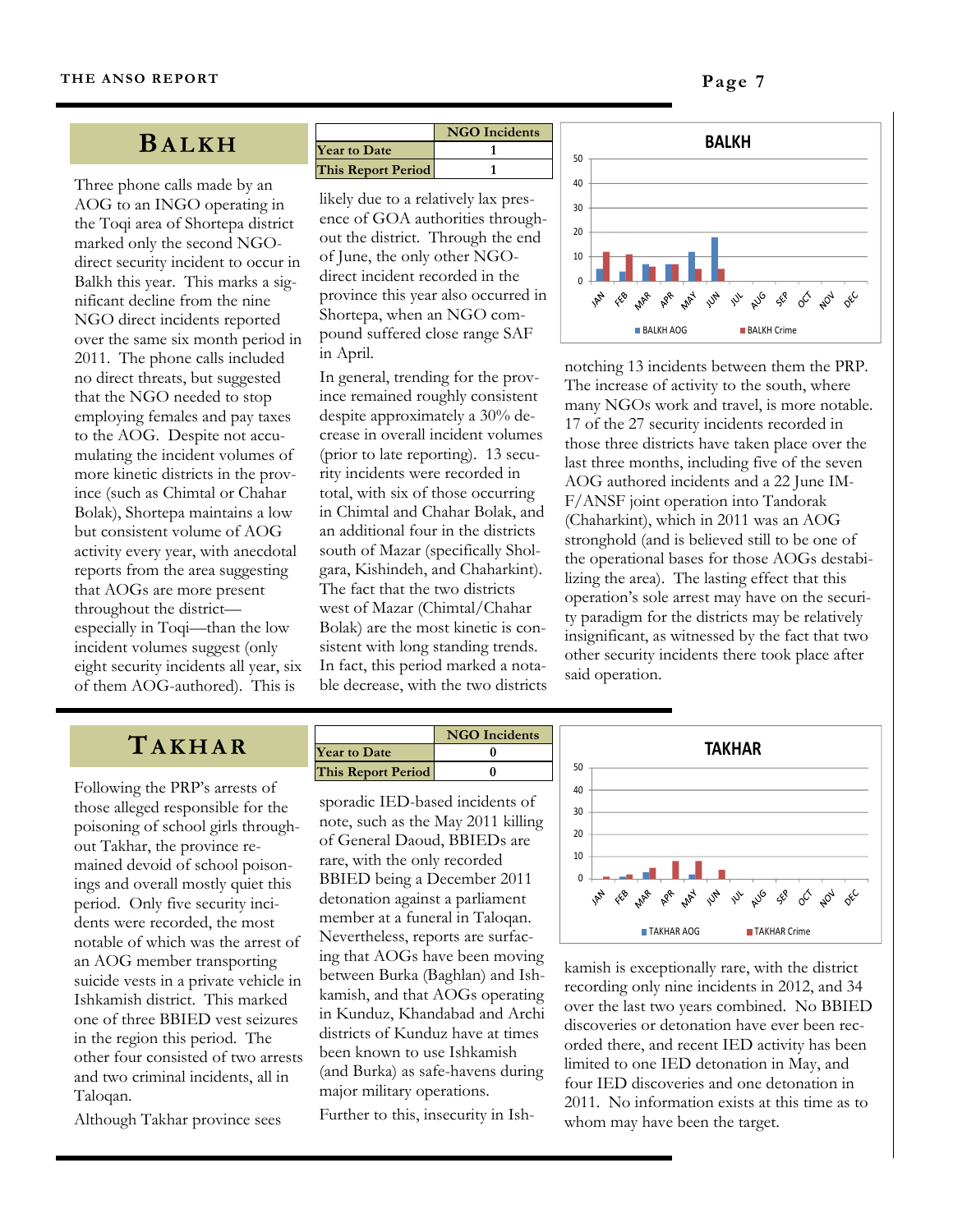#### **K UNDUZ**

In an incident that occurred on the last day of the PRP, but was only reported this period, a tent used by an INGO as a school was the recipient of stray gunfire when an AOG attacked an ALP checkpoint in Archi district. The incident occurred on a Friday, so no students or teachers were present during the shooting, and no injuries occurred. Although the NGO was not directly targeted, and the province has seen only one NGO-direct incident thus far this year, the incident was indicative of the increased activity that is being recorded throughout the province. As of the time of this report, the entire province had recorded 206 security incidents through the end of June, denoting a 39% decrease from 2011's total of 338 over the same period. However that difference has nar-

|                           | <b>NGO</b> Incidents |
|---------------------------|----------------------|
| <b>Year to Date</b>       |                      |
| <b>This Report Period</b> |                      |

rowed over the summer, with June recording 55 security incidents, denoting only a 23% drop from the previous June's total of 71. Although only 25 security incidents occurred this cycle, this gap is expected to narrow further with late reporting.

In terms of distribution, Kunduz was the site of seven security incidents, including five IED detonations that combined to injure seven civilians (including one child), two ANP, and cause the death of one ANP policeman. Imam Sahib matched Kunduz with seven incidents, although only two of them were AOG authored (both ineffective IED detonations), and Chahar Dara recorded six, including five authored by AOG and an IED discovery (with four IED detonations that caused injuries to



four ANSF but no civilians). In total, just over 50% of the province's 25 security incidents were AOG authored, with all but one of them consisting of IED detonations. Approximately 30% were authored by ANSF, with the majority of those being IED discoveries (four) or cache recoveries (two). While the total volume continues to demonstrate increases in overall security reporting throughout the province, the prominent role that IEDs continue to play while making up a somewhat higher percentage of AOG authored incidents than usual this period—remains generally consistent with long standing trends, and is not expected to decrease significantly in the coming month.

## **SAMANGAN**

The roadside robbery of five NGO staff members as they were transporting a large quantity of cash to a project site marked the first NGO-direct incident in Samangan since 2010, and the first in Aybak district since 2009. Aybak accounted for five of the eight incidents recorded this cycle, with most of them being criminal authored. The most troubling element of the NGO robbery was the fact that the thieves appeared to expect them and know that they were transiting significant assets, suggesting that someone involved with the organization, amongst the beneficiaries, or who knew of/had observed their programming had planned the robbery.

|                           | <b>NGO</b> Incidents |
|---------------------------|----------------------|
| <b>Year to Date</b>       |                      |
| <b>This Report Period</b> |                      |

Further insecurity resulted from the increasing spill over of AOG activity from neighbouring Baghlan, which is witnessing its most active month all year (see Baghlan). Primarily focused in the eastern part of the district, this was illustrated when AOG abducted and killed a village elder in Omali village of Hazrati Sultan district, an area which sits on the border with Baghlan, and had been the subject of AOG taxations twice already in April. As has occurred in many of the northern provinces this period, reports of AOGs pressuring communities for taxes have risen with increased AOG activity, and although this is generally consistent with seasonal trends, reports ap-



pear to be more pervassive. Equally disturbing are reports of AOG activities carried out against those who do not support them, such as in the current incident, where the elder was killed for refusing to collect taxes for the AOG. The areas bordering Baghlan are particularly vulnerable not only in their proximity to the kinetic province, but because they are often positioned outside of regular GOA patrol routes. Areas like these appear likely to remain vulnerable to expanding AOG activities as AOG operations and presence continue to increase in Baghlan.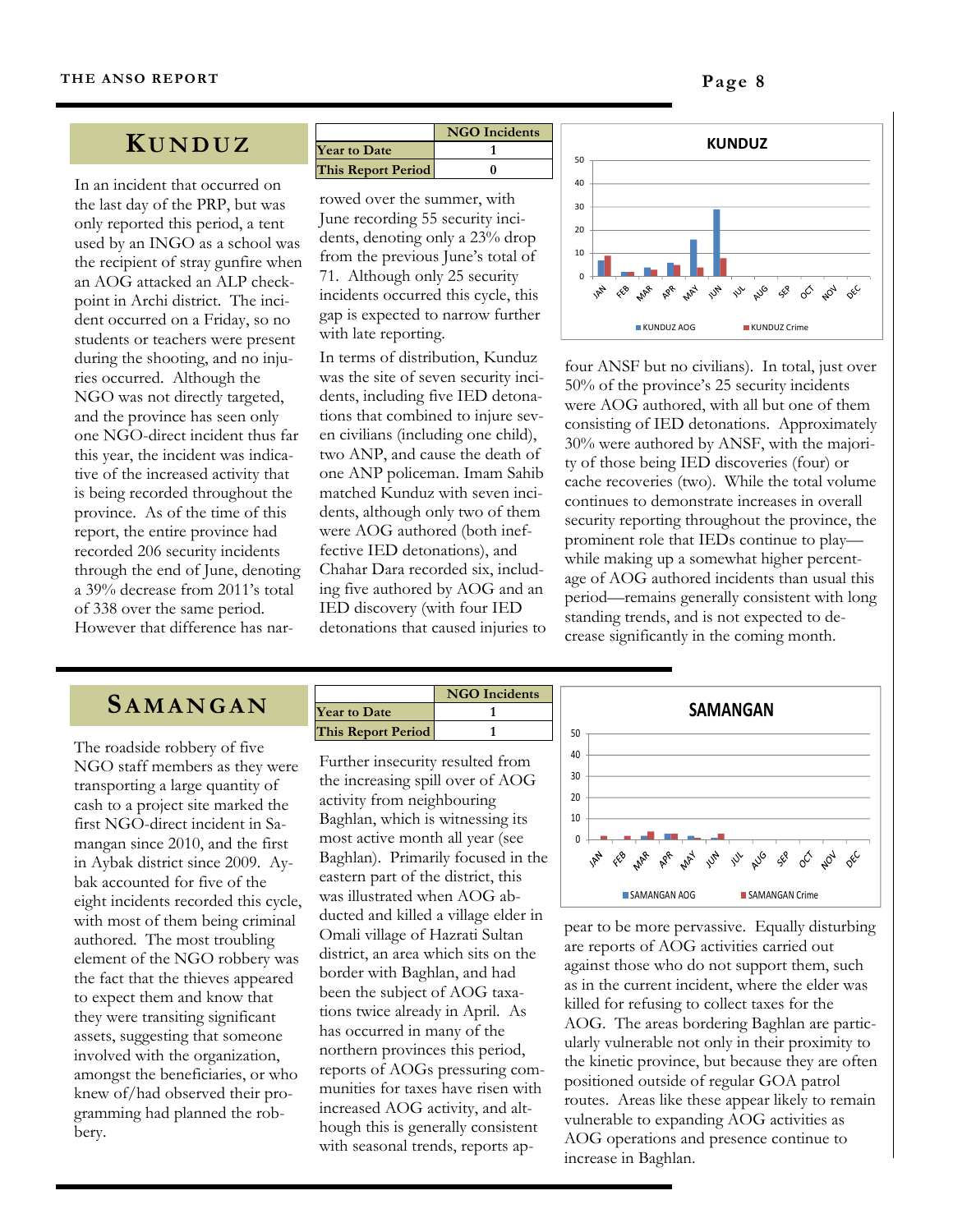#### **FARYAB**

As insecurity increased in Kunduz and Baghlan, reporting decreased significantly in Faryab—which has been the most kinetic province in the region—continuing a short term trend that had began the PRP. Faryab recorded 40 security incidents in June, marking a 44% decrease from the previous month, including only 17 incidents recorded this period. AOG activity remains a major component of manifested insecurity, with over 50% of the cycle's reporting being AOG authored. Though Qaysar maintained a relatively high volume of reporting, with eight security incidents, five of them AOG authored, but in contrast to prior months, IED activity was rare in the district, with 80% of the AOG authored incidents being SAF attacks against ANSF targets. Rounding out those districts that typically see the most activity, Almar recorded a mere two incidents (both of them attacks on civilians, in-

|                           | <b>NGO</b> Incidents |
|---------------------------|----------------------|
| <b>Year to Date</b>       |                      |
| <b>This Report Period</b> |                      |

cluding the killing of a school teacher), and Pashtun Kot recorded none.

Other notable incidents did occur. A civilian bus was stopped at an ANP checkpoint in Andkhoy along the Maymana – Shibirghan road, and four AOG members were arrested with three suicide vests. This caused some anxiety as the PRP had witnessed two BBIED attacks, but suicide attacks have otherwise been exceptionally rare in the province (as noted in the previous report).

The tossing of a hand grenade into the provincial governor's compound, causing no injuries, created further commotion, but as the 27th security incident reported in the district this year—and the only incident recorded there this cycle—it did not represent a particularly significant attack or deployment of assets. Although it remains unclear who initiated the attack, it is assessed as likely a



criminal incident. ACG initiated incidents have occurred in Maymana approximately twice as often as AOG authored ones this year, and the incident did not suggest significant planning. However, the targeted killing of the Qaramqol district chief of NDS in a daytime attack along the Maymana – Shibrighan road was in line with AOG targeting trends in Dawlatabad/Qaramqol, and marked one of two day time attacks along this well used road this period (the other occurring in Dawlatabad against a PGM commander's vehicle). Sporadic daytime attacks and general insecurity around these two districts remains notable, but ANSF/IMF/GOA elements have accounted for 95% of the targets this year, marking the one incident that did target civilians (an NGO abduction in January) a sole notable outlier.

#### **BADAKHSHAN**

The most notable incidents among those eight recorded this period were all ANSF or IMF initiated, with NDS arresting three AOG members from their residence in Kishim on 28 June with a suicide vest (marking the third seizure of a BBIED vest in the North this period, with similar incidents occurring in Faryab and Takhar), and two night operations in Shahri Buzorg and Yaftali Sufla districts, with the latter two resulting in four AOG members arrested and an additional four killed. While few details have arisen regarding the BBIED seizure, such incidents remain strong outliers in Badakhshan, which has witnessed

|                           | <b>NGO</b> Incidents |
|---------------------------|----------------------|
| <b>Year to Date</b>       |                      |
| <b>This Report Period</b> |                      |

only two BBIED detonations in the last six years (one against a PGM commander in Kishim in April 2012, and one against an ANP station in Fayzabad in 2007). Although Kishim is known to house a regular local AOG presence, the opposition authored only two incidents in the district this year, and just four in 2011.

Of note to NGOs tracking the residual threat following the May abduction of NGO workers and the subsequent IMF operation, the night raids included (in Yaftali Suftla) the arrest of an AOG member claimed by IMF to be related to the kidnapping of four



INGO staff members in late May. While the extent to which this is true remains unclear, and IMF assertions that he was a member of the Islamic Movement of Uzbekistan (IMU) unlikely, it is probable that both operations were the result of intelligence gathered during the operation. In fact, the only incident not initiated by IMF/ANSF this cycle was an AOG attack on ANP who were conducting poppy eradication in Argo.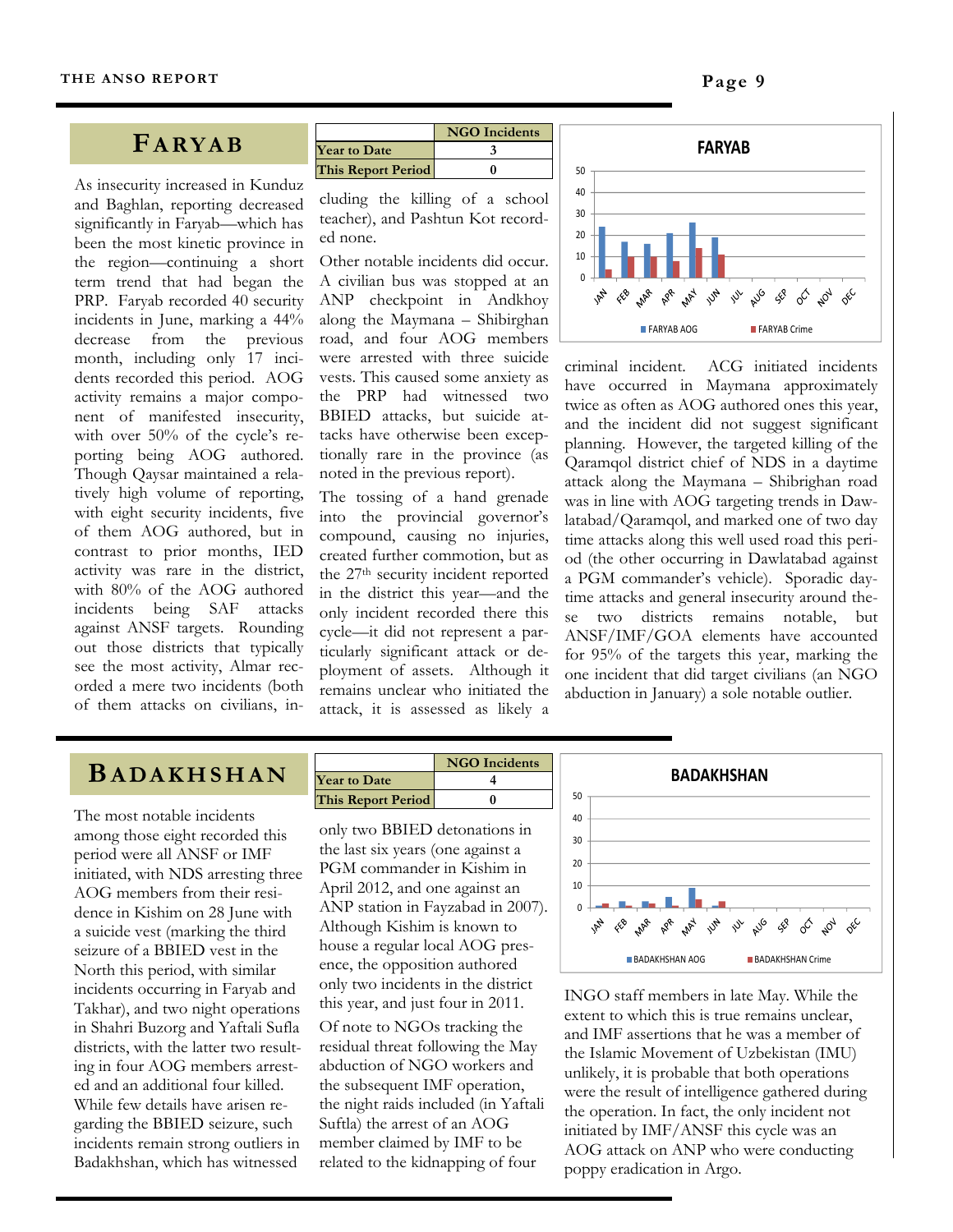#### **BAGHLAN**

The detonation of an IED approximately 15 meters from four INGO staff members in Tala Wa Barfak marked one of ten IED detonations this cycle. The IED in this particular case caused no injuries, and as the NGO was in the process of returning to their car after visiting a project site by a different route than how they had arrived, it is likely that the IED was not planted for the express purpose of targeting them, but was nevertheless triggered by their presence. This marked the second NGO-direct incident recorded in the province this year, but the first ever in Tala Wa Barfak district.

Baghlan displayed increased IED activity and diversified emplacement en route to recording 42 security incidents this month, making it the province's most kinetic for 2012, and marking almost a 30% increase over May (the second most kinetic with 33). 28 of those incidents took place this reporting period, with 18 au-

|                           | <b>NGO</b> Incidents |
|---------------------------|----------------------|
| <b>Year to Date</b>       |                      |
| <b>This Report Period</b> |                      |

thored by AOGs. While Baghlani Jadid remained active, accounting for eight security incidents—five AOG initiated—the increase came from elsewhere, with Puli Khumri notching nine security incidents (seven AOG authored), including five IED detonations, two IED discoveries, and two RPG attacks against fuel tankers. This proliferation of IED activity outside of Baghlani Jadid combined with a notable increase in roadside attacks marked the most significant developments this cycle. This was punctuated by an IED detonation against a fuel tanker inside of Puli Khumri city, one of nine attacks against fuel tankers to occur this cycle. Prior to this period, Puli Khumri—which saw significant insecurity last year—had recorded only three IED detonations in 2012, and none since February. In contrast, Puli Khumri witnessed five detonations this cycle alone, with the nine total security incidents



accounting for 30% of the district's security reporting for the entire year. IED detonations also occurred in Burka, Tala Wa Barfak, and Dahana-I-Ghuri. To put this in perspective, the eight IED detonations that occurred outside of Baghlani Jadid this period accounted for half of the total volume to occur outside of Baghlani Jadid over all of 2012.

AOG activity increased along roadways as well, resulting in 11 roadside incidents. These included two on the Baghlan – Samangan road (RPG attacks against fuel tankers), two on the Baghlan – Kunduz road (an IED detonation and an attack on a fuel tanker), and two on the Khinjan – Dushi road (an IED discovery and an AOG SAF attack on an ANA vehicle). Although these are likely to continue, the majority occur outside of NGO travel times (between 1600 and 0900 hrs) due to night time emplacements and a decreased ANSF presence.

## **JAWZJAN**

Despite increased insecurity in Sar-e Pul, reporting declined significantly in Jawzjan this cycle, with the province notching only three security incidents, and none in the usually contested Tri-Provincial area (Darzab and Qush Tepa). However, each of the incidents that did occur were of interest.

The district governor of normally quiet Qarqin was assassinated with his wife and daughter in their private residence on the night of the 28th, assessed as likely due to an interpersonal dispute despite the obvious political nature of the

|                           | <b>NGO</b> Incidents |
|---------------------------|----------------------|
| <b>Year to Date</b>       |                      |
| <b>This Report Period</b> |                      |

target. The son of a CDC head was abducted by AOG in an insecure portion of southern Khaniqa, with anecdotal reports indicating the incident occurred because of a dispute with the AOG over paying taxes. The third incident occurred in Mingajik, where a local religious elder was killed in a mosque. Prior to this period, these three districts had combined for only 13 security incidents in 2012, although 10 of those had occurred over the last three months, demonstrating the recent increase in AOG activity reported



#### throughout northern Jawzjan.

While current reporting indicates that AOGs continue to move throughout these northern districts, recorded incident volumes show a discrepancy with these reports, and the current period in particular demonstrates a perceptible lull.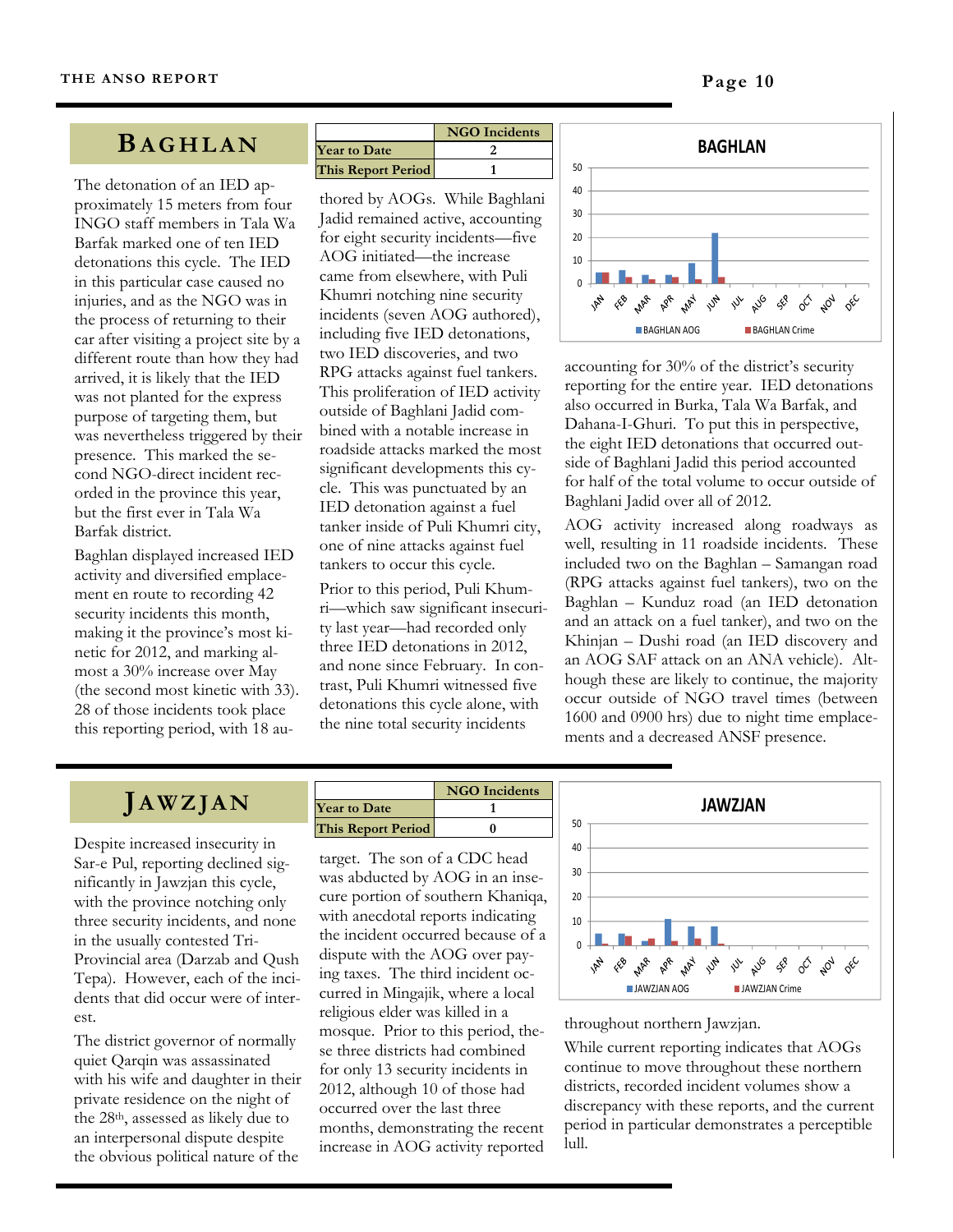## **WESTERN REGION**

## **HERAT**

An AOG intimidated eight INGO staff members in the eastern part of Adraskan this reporting period. 12 AOG members entered a village and interrogated the staffers while they were conducting a field survey. Throughout the interrogation, the AOG expressed their rejection of female staffers travelling without being accompanied by their male relatives, and warned the staff against 'working for foreigners.' However, the AOG departed leaving the NGO staff unharmed when local villagers (including armed men) surrounded the location in support of the NGO workers. The incident directly highlighted the importance of local acceptance in areas which serve as occasional conduit for non-local AOG. Eastern Adraskan has been reputed to be part of a pathway for the movements of exogenous AOG from the south (Farah or Shindand) to the north (Guzara or Pashtun Zarghun).

The volume of AOG authored incidents in the province increased from nine to 21 this reporting period, largely due to a spike in AOG activity in Shindand. During the first fortnight of this month, mounting ANSF/IMF pressure – resulting in the arrest of 16 AOG members, including two major commanders and the district shadow

|                           | <b>NGO</b> Incidents |
|---------------------------|----------------------|
| <b>Year to Date</b>       |                      |
| <b>This Report Period</b> |                      |

governor – temporarily disrupted AOG operations in Shindand, as indicated by the fact that only two AOG incidents were recorded. However, eight AOG incidents were recorded this reporting period, with four IED detonations and four direct attacks on ANSF. It is likely that this spike in activity and increased presence directly correlated with increased AOG traffic to the north via eastern Adraskan, an important dynamic to be monitored over the coming months.

AOG activity has increased in the western districts, where local AOG have begun to increase their activities. Prior to this, exogenous AOG from Shindand had been the only active group in the district. This was evidenced in Kohsan, which recorded no AOG authored incidents in the second quarter of 2011, but witnessed four over the second quarter of 2012, all of them occurring in June, and assessed as the work of local AOGs.

Ghoryan recorded its second AOG incident this year (the first occurred in April) when AOG attacked an ANP patrol vehicle in the district center area, killing four ANP. Similar to Kohsan, Ghoryan district had no AOG incidents during the second quarter of 2011. Data analysis confirms anecdotal



reporting that the IEA is now empowering local AOGs in these western districts, particularly in Kohsan, but potentially in Ghoryan as well, which may translate into increased activity.

In Herat city and throughout the suburban districts, AOG activity remained low, with only one direct attack on an ANP checkpoint in Guzara recorded throughout the period. However the eastern and northern districts also contributed to the overall increase in AOG activity in the province. While three security incidents split between Pashtun Zarghun and Obe marked a subtle increase over the one incident recorded in Obe the previous cycle, the volume is too low to support meaningful analysis. All of the incidents recorded this period consisted of close range conventional attacks with SAF and RPGs targeting ANP checkpoints or patrols. A two week lull in the northern districts came to an end as AOG initiated two IED strikes against ANP patrols in Kushk and two direct attacks on ANP/ANA CPs in Kushki Kuna. At this time the primary risk to NGOs remains collateral involvement. However, as is true throughout the country, that risk increases as conflict activities increase.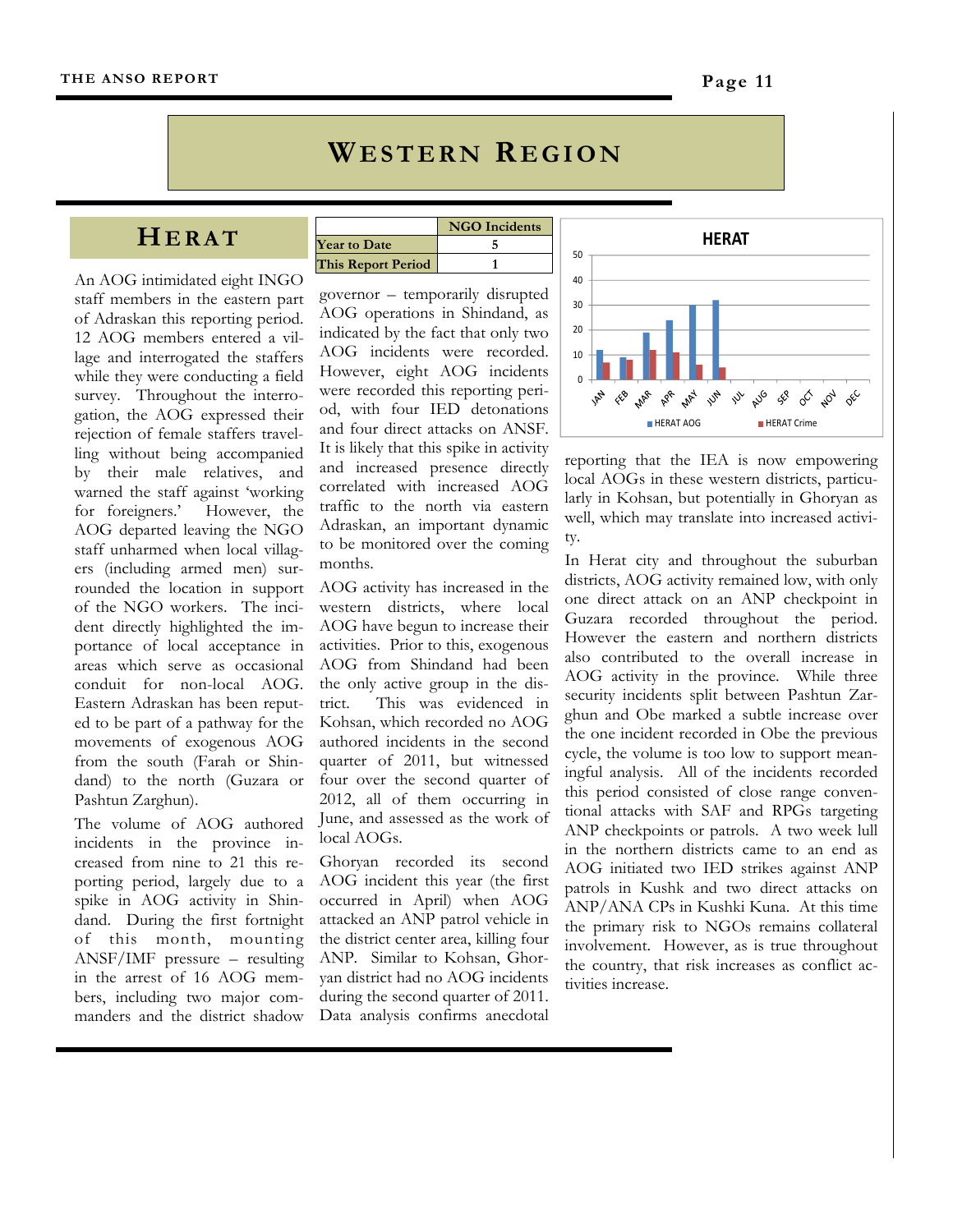#### **G HOR**

Ghor witnessed three incidents which directly involved NGOs this reporting cycle. On the 18th of June, approximately 12 AOG operatives attacked multiple ANP CPs in the district center of Du Layna during the nighttime hours, and during that attack - after first raiding ANP checkpoints - looted two separate INGO compounds in the vicinity. Items stolen from the INGO premises included motorcycles and blankets, items that would generally allow AOGs to increase their operational mobility. Further to this, while the IEA publically claimed responsibility for the attack on the ANP/GOA facilities, no references were made to the NGOs, suggesting they were targeted circumstantially.

On the same day, an RCIED detonated against an INGO vehicle while in transit around the district center in Dawlat Yar. While no casualties or damages were reported, the presence of the INGO was clearly the trigger for the detonation, as no other potential target was in the immediate vicinity at the time. It remains unclear whether the NGO was purposefully targeted or unintentionally triggered the device. A few days after this, another RCIED struck the acting district governor as he was walking through the same area, reiterating the involvement of the same local AOG cadre whose visibility has been increasing in and around the district center over the course of the year.

In the third incident involving an NGO, a hand grenade was thrown into the private residence of an NGO staffer, causing no casualties but minor damages to the building. The NGO staffer had previously received an indi-

|                           | <b>NGO</b> Incidents |
|---------------------------|----------------------|
| <b>Year to Date</b>       |                      |
| <b>This Report Period</b> |                      |

rect threat (via intermediaries) from an AOG warning the staffer to stop working with IMF. That and the fact that the area is known to have a significant AOG presence makes it appear that this third incident was also AOG initiated.

In fact, the second quarters of both 2012 and 2011 experienced equal volumes of NGO incidents (eight for each year), but this year witnessed more AOG initiated NGO incidents (six against four). This is despite the fact that the province at large has recorded roughly the same volume of AOG authored incidents over those periods (30 against 27). In contrast, the number of ACG incidents has decreased from 26 in 2011 to 18 in 2012. NGO related insecurity has followed this trend, with only one NGO incident attributed to ACG during the second quarter of 2012 as opposed to four over the same period in 2011.

In terms of general tactical trending for the second quarter, while close range conventional attacks remained the most dominant tactic for AOG, the use of IEDs increased from four to nine. Further to this, although IED incidents were mainly found in the southern districts in close proximate to Helmand over the second quarter of 2011, this year that same period witnessed six IED incidents in the northern and central districts, one of which included the second NGO incident detailed above, besides a relatively consistent volume of IED activity in the southern districts near Helmand. This tactical shift suggests that local AOG cadres have gained increased access to IED



expertise and materials/devices.

Only four AOG incidents were recorded in total throughout the province, which marks a 50% decrease when compared with the previous period, but still saw June's total volume of AOG activity eclipse each of those months before it. This decline is largely attributed to the fact that no AOG incidents were recorded in the southern districts (Taywara and Passaband) where AOG activity had been rising sharply since the poppy harvest season ended last month. However, as evidenced by the large scale attack on the district center in Du Layna, which was jointly organized by both local cadres and Helmandi AOG, it appears that AOG have gained more control over the south, and intensification of the conflict in the northern and central districts is expected as exogenous AOG shift their operational focus further north towards the middle of the summer.

Adding to the potential for conflict, a large number of ANSF troops have been recently deployed into Chaghcharan City. It is reasonable to assume that ANSF will launch clearing operations in Chaghcharan, particularly in Murghab Valley where local IEA cadres have a strong presence, as well as in Charsada and Dawlat Yar, which are scheduled to participate in the upcoming third tranche of the security transition. This is likely to cause disruptions to existing local dynamics. The most important factor in determining the level of stability in those districts may be which side the commander of a local armed group decides to work with. The commander is a key actor with a large following, who is actively negotiating with the GOA while maintaining strong family connections with AOG leadership.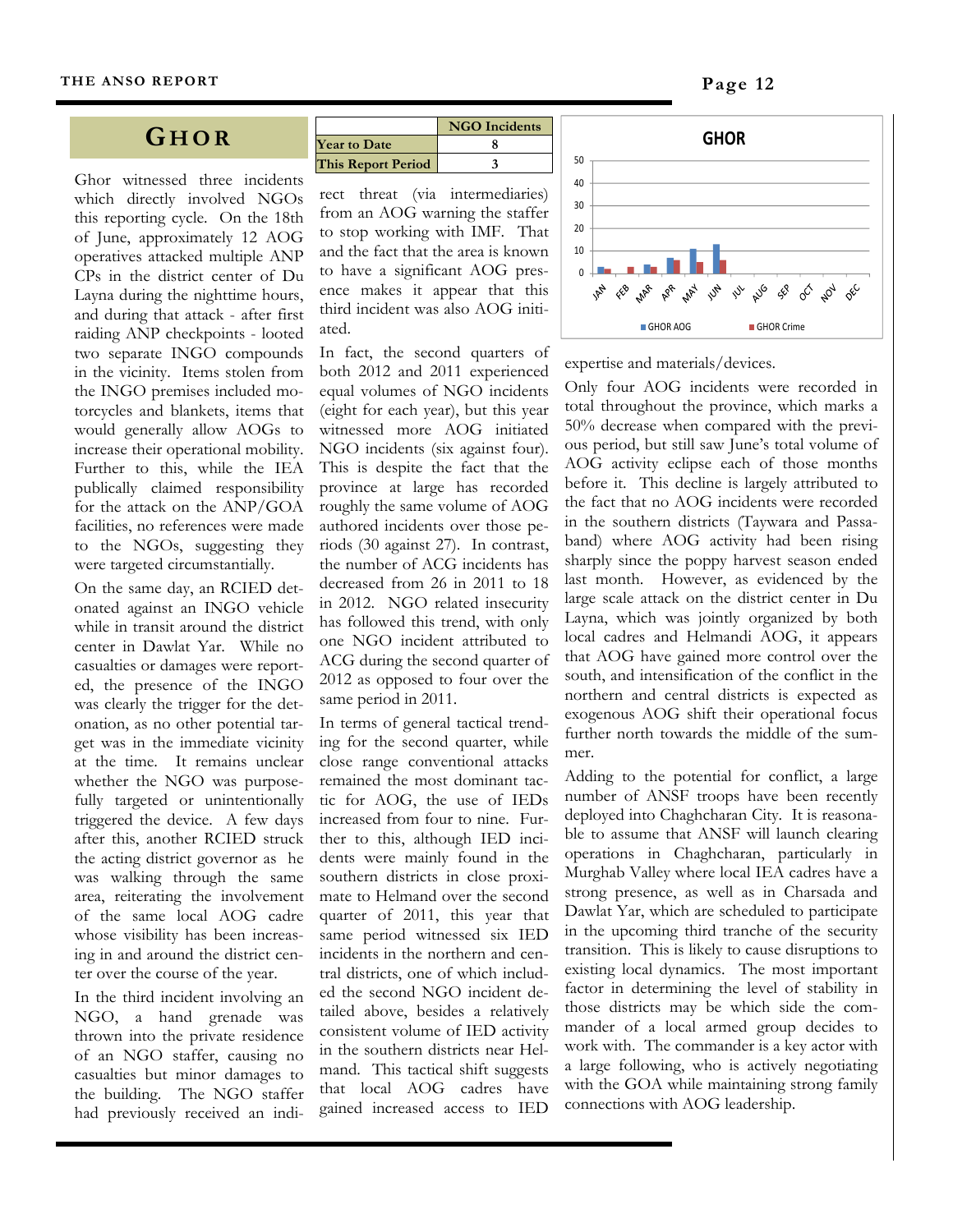#### **BADGHIS**

Three NGO staff members were intercepted and searched at an illegal checkpoint established by approximately 40 AOG members in Qala-I-Naw as they were in transit on board a public transport vehicle. The staffers continued their journey unharmed after explaining that they were working for a private construction company. Of note, the AOG checked all passengers on the public vehicle, as well as those of 13 other private vehicles, as to whether or not they were related to the GOA or "Americans." Over the course of these searches, six passengers were singled out, with two of them subsequently abducted due to suspected relations with the GOA or an IO.

This marked the second NGO incident this year. Although this does not constitute a high volume,

|                           | <b>NGO</b> Incidents |
|---------------------------|----------------------|
| <b>Year to Date</b>       |                      |
| <b>This Report Period</b> |                      |

the timing is notable, as prior to the last incident (when 12 AOG members abducted and released a local demining NGO staff member and his relative - an ALP member - from their private residence in May), no NGO incidents had been recorded anywhere in the province since July 2009. Further to this, incidents targeting IOs have followed similar trending, with two in 2012 after no recorded incidents since 2009.

Although both NGO incidents were initiated by AOG - and occurred during the second quarter of this year - the volume of AOG activity has remained nearly 30% below the volumes for the same actors and period in 2011. In this light, it appears likely that increased NGO exposure throughout the province is most directly



related to the slight rise of NGO incidents, but little can be ascertained from such a small overall volume.

AOG activity remained low this period, with only 11 AOG authored incidents recorded, and apart from the NGO incident in Qala-I-Naw, the other 10 were close range conventional attacks mainly targeting ANP/ALP. No IED incidents were witnessed, a notable decline from the four recorded the PRP, but four of the AOG attacks directly targeted ALPs (particularly in Ghormach and Murghab), demonstrating the tension between the two actors, which is likely to intensify as the ALP program extends in the future.

## **FARAH**

Armed opposition activity in Farah was consistent with the previous period, recording 17 AOG authored incidents, but not reaching the levels recorded in June. However, some changes were witnessed in the geographical distribution of activity, which shifted from the central districts to the east. This was particularly evident in Farah district where, likely due to mounting ANSF/IMF pressure, AOG incidents declined from five the PRP to zero this cycle.

The volumes and tactical preferences of AOGs remained mostly

|                           | <b>NGO</b> Incidents |
|---------------------------|----------------------|
| <b>Year to Date</b>       |                      |
| <b>This Report Period</b> |                      |

unchanged in Bala Buluk, but armed opposition activity in Bakwa gained momentum as AOG mounted four attacks on IMF military logistic convoys en route to eight total AOG authored attacks.

Conflict has intensified in Farah this year as opposed to 2011, recording increased AOG activity, a dynamic which it shares with none of the other Western Region provinces save Ghor. Over the second quarter of 2012, Farah has recorded levels of AOG activity that are approximately 60% above those in 2011. Despite the in-



crease, no NGO incidents were recorded in the second quarter of either year. Further to this, the number of IMF initiated incidents increased from two to six, while ANSF incidents stayed almost unchanged. Co-relation between rises in both AOG and IMF initiated incidents suggest that a higher strategic importance has been placed on Farah this year.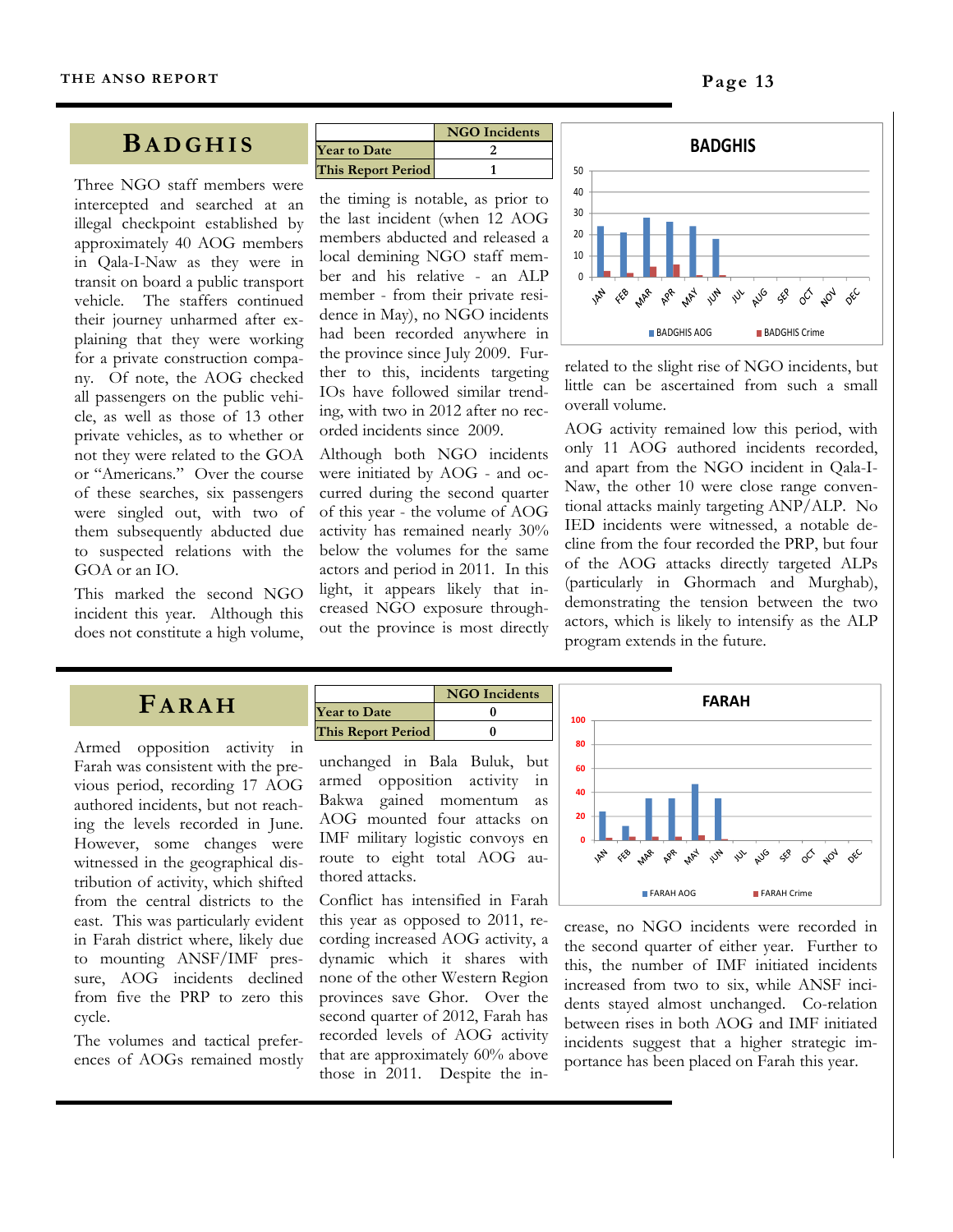#### **EASTERN REGION**

## **NANGARHAR**

As with many provinces in the eastern region, after a relative lull over the first half of June – which can be attributed to the effort the armed opposition expended in staging attacks in May to announce the beginning of the summer fighting season – the second half of the month saw a significant increase in security incidents in Nangarhar.

Yet this does not imply that the security situation has become significantly less safe for the NGO community in general. While the risk of being collaterally involved in kinetic incidents rises proportionately to the level of these kinetic incidents, a stronger AOG presence can also signify safer access, if the armed opposition is positively disposed to NGO presence. This dynamic was seen during the period in Nazyan, when nightletters were distributed through local communities encouraging NGOs to work in the area, and to feel assured that the armed opposition is looking out for their safety. Such open invitations were recently offered by the local community itself in Nazyan, and it is likely that the armed opposition in the area are themselves acting in a politically responsive way vis-à-vis local society.

In Jalalabad, there were just two opposition security incidents, as the city continues to see a less concerted AOG effort and a more and more effective ANSF presence. First, after a long pause, the

|                           | <b>NGO</b> Incidents |
|---------------------------|----------------------|
| <b>Year to Date</b>       | 14                   |
| <b>This Report Period</b> |                      |

latest in the long-lasting pattern of armed opposition using IEDs to target music shops manifested itself, this one in the Daramsal area which killed two civilians and injured another two; notably, it detonated at 1400 hrs, rather than in the early morning, as with the pattern that had been more common in previously recorded incidents of this type. Next, an IED struck an ANBP patrol vehicle early on the 27<sup>th</sup> near to the Sharq radio station, although not injuring any of the border policemen on board. There were, however, what the ANSF believed to be credible reports of planned complex attacks in the city late in the month, leading to heavy ANSF and NDS deployment in the city center, with nothing manifesting itself by the time of writing. Such developments provide good indications of the on going AOG effort towards such larger, spectacular operations in the city, which would likely focus on key military and governmental institutions just as the more minor AOGauthored security incidents continue to be down on the levels seen in recent years.

Outside the capital, Chaparhar continued to concern, with numerous AOG incidents along the main district road, leading to the deaths of policemen, government employees and community elders, as well as civilians, in what can be understood as an escalated effort



to constrict all access to the district by armed opposition. Most notable perhaps, the deputy district governor was amongst two GOA officials killed in a road ambush in Trellay.

Similarly in Bati Kot, entrenched AOG cadres continued to press ANSF both on the highway and in the parts of the district close to the river. There were SAF and RPG attacks against ANP CPs on the highway, and at the Shehla Chawk, an IED placed in a tree detonated as a policeman was walking past, injuring him. Furthermore, an IED struck the private vehicle of the Khogyani district governor, who is from Bati Kot, as it was travelling in the Farme 4 area, while in the Sepai market another IED struck an ANA vehicle, although in both cases there were no casualties from the blasts.

In the southern districts, Khogyani saw an insightful incident when a 16 year old boy attacked an IMF patrol with a sickle, injuring one soldier before escaping the scene on foot – an acute example of the antagonism that many in the area feel towards international military forces. In Pachir wa Agam, an IED struck an ANP vehicle in the Pas Sabar area, killing two policemen. Finally, at Shinwar's Nazyan bridge, two BBIED operatives riding a motorcycle saw their vests prematurely detonate, in the latest in a series of failed BBIED attacks across the southeast and centre of the province.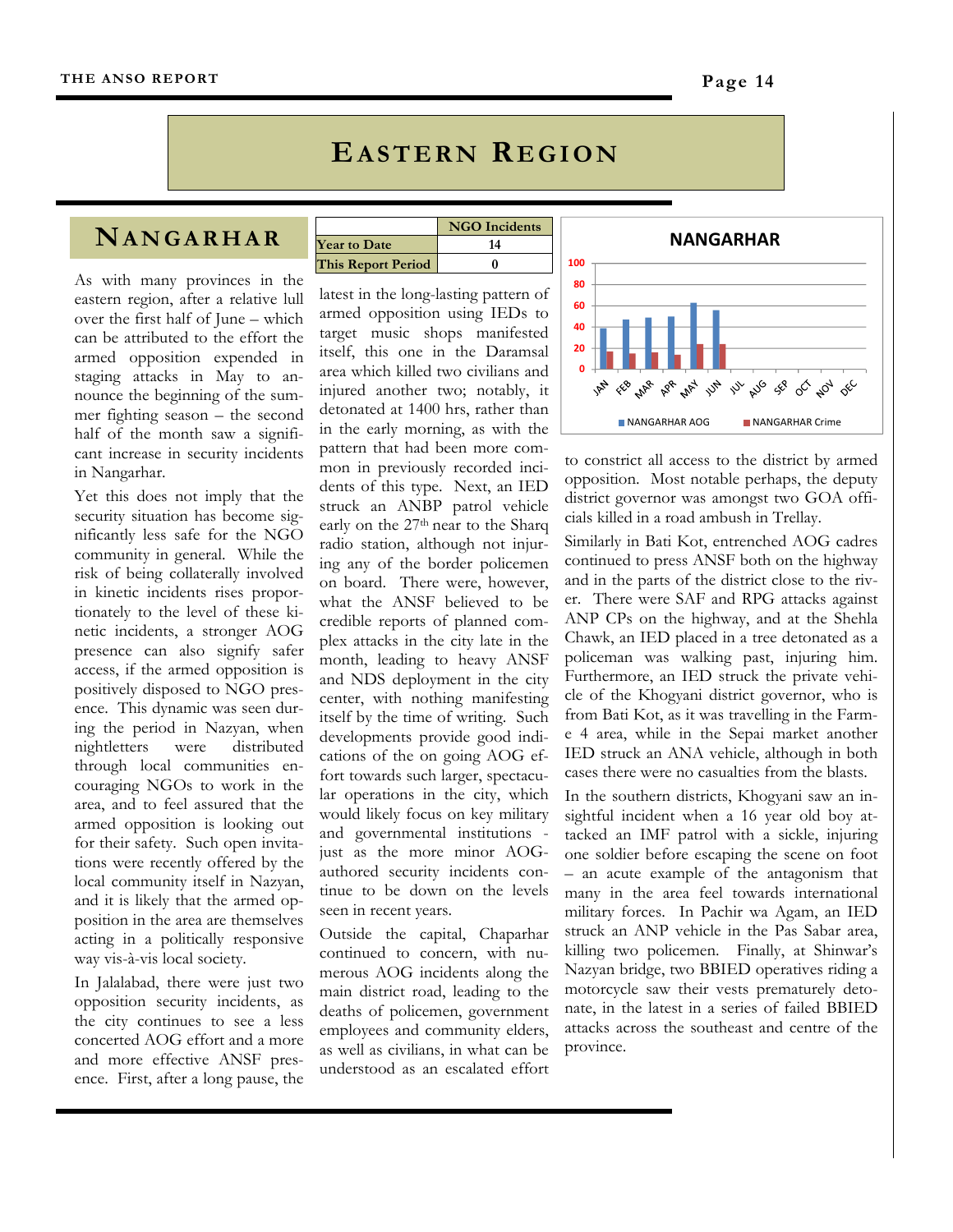#### **NURISTAN**

After the major strategic changes embodied in the first two weeks of June, Nuristan was home to further important developments in the second half of the month, in both Kamdesh and Waygal. In the former, a short period of AOG adjustment to the new IMF presence ended on the 29<sup>th</sup>, when a large massed assault began on the GOA and ANSF presence in the three villages that comprise the district center, starting with a BBIED against the home of the Chief of Police and an AOG setting fire to the district governor's home - before at least 100 AOG fighters attacked the ALP and ANA forces in the area in a threesided assault. This had been expected for some time - becoming even more likely after the IMF's return to the area - and led to at least 17 AOG deaths, mostly in IMF airstrikes, as well as a number of civilian and ANSF casualties. Such an attack will further shake a besieged GOA in Kamdesh, particularly as they know they will soon not have IMF support to fall back on in an emergency.

Waygal too was home to a major security event, taking the form of a unmanned aerial vehicle (UAV) strike against a group of AOG commanders just prior to a leadership meeting in Algol village. In the strike, five mid-level commanders were amongst eight killed in all. It marked the third such UAV strike in Waygal in just over a month. Yet in spite of the-

|                           | <b>NGO</b> Incidents |
|---------------------------|----------------------|
| <b>Year to Date</b>       |                      |
| <b>This Report Period</b> |                      |

se drone strikes, and a short clearing operation in September 2011 to 'retake' the district center, Waygal remains effectively under complete AOG control. As previously reported, it is becoming clear that the IMF's approach to this district mimics the US approach to Pakistan's Federally Administered Tribal Areas (FATA), refraining from ground force intervention and instead concentrating on sourcing intelligence for drone strikes against high-value AOG targets: hence the presence of mid- and highlevel AOG commanders in the casualties of all three strikes.

And just as in the FATA, while UAV strikes can kill AOG leaders and drive them into hiding, they do not counter the opposition's local political supremacy, and are furthermore a *de facto* declaration that the IMF are no longer trying to support the expansion of the GOA's ability to bring governance and development to these areas.

However, recent developments indicate that the GOA itself is seeking to push back on AOG dominance in Waygal, using a strategy it is increasingly focusing on throughout the eastern region. In late April, two separate HIG cadres, led by one of Waygal's oldest *mujahedin* commanders, joined the APRP process in a formal ceremony in Parun. With a HIG-linked provincial governor and efforts to use HIG to hold



back the rising IEA power in Kamdesh, the contours of an emerging GOA provincial strategy to expand its reliance on HIG as a key bulwark in Nuristan are becoming clear. Most centrally, these Waygal HIG cadres appear likely to be turned into ALP units in an attempt to wrestle back some control of this IEA-controlled district, which would likely follow clearing operations in the district center area.

Yet there must be strong reservations about the scope for success in prosecuting this strategy in Waygal. While much of district society has grown increasingly tired of the conflict that the AOG presence has brought them, there remains strong ideological and thus practical support for the opposition. Furthermore, nearly a decade of IEA and associated AOG presence in Waygal has reduced the district's pre-existing HIG constituencies almost to non-existence. Kamdesh, by contrast, has both a strong HIG bloc in the district center, and very little support for IEA or other AOG activities and objectives in outlying villages – and yet even there the HIG district government has needed to draw on ever-growing IMF and ANA support to hold back IEA expansion, the difficulty of which was made plain in the aforementioned massed assault on the 29th. As such, any attempted HIG bulwark in Waygal is highly unlikely to present a credible challenge to the IEA's successful attainment of near-uncontested dominance in a district whose population is often actively supportive of their political and military objectives.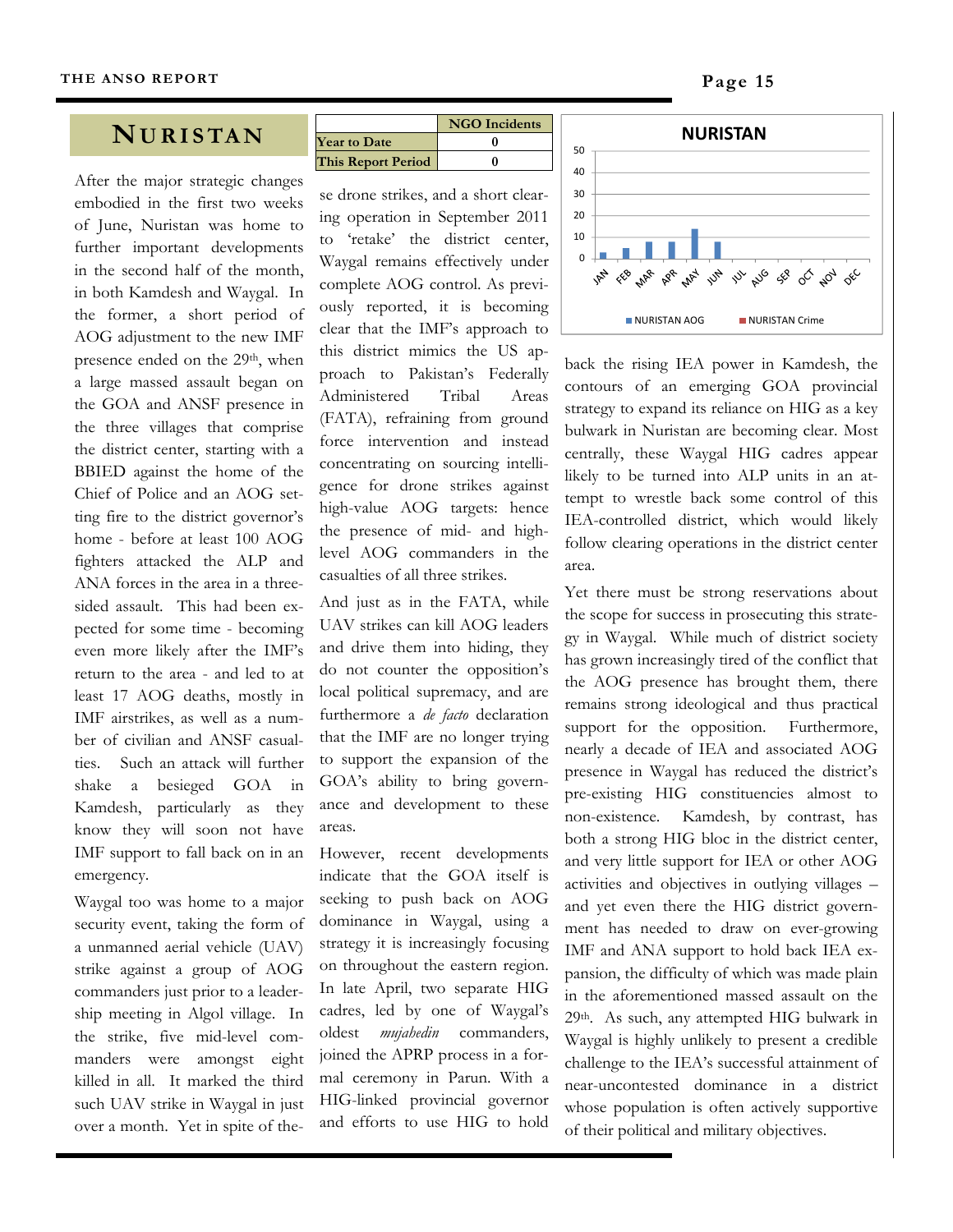#### **LAGHMAN**

The past fortnight in Laghman has been a clear example of the mismatch between the IMF withdrawal timetable and field-level security conditions, after their withdrawal from three of the province's western and northern districts at the beginning of June. Overall, incident levels rose in Laghman during the period, particularly in two of the districts from which IMF departed – Bad Pakh and Dawlat Shah – which also saw significant increases in AOG numbers. This expansion in both opposition numerical strength and in kinetic activity indicates the confidence with which AOGs are currently filling some of the void left by the withdrawn IMF, as well as pointing to the expansion of opposition cadres from neighbouring Kapisa's AOG-controlled eastern valleys – with these newly arrived cadres therefore likely to be operating under the command and control of Kapisa's AOG leadership.

In Dawlat Shah, over a four day period there were four separate attacks against the DAC and nearby security force positions, shortly after the reported arrival of new AOG cadres to the area. In Bad Pakh an ambush of an ANA patrol led to the death of one ANA soldier, and the abduction of another; it required local elder mediation to secure his release. There was also a brief attack on an ANP checkpoint, and two protracted assaults on the DAC/ANP HQ, the first time the DAC had been targeted since May 2011 (shortly after it was established from scratch, when Bad Pakh was carved out of Mehtarlam district); indeed, the only previous incidents in Bad Pakh this year thus

|                           | <b>NGO</b> Incidents |
|---------------------------|----------------------|
| <b>Year to Date</b>       |                      |
| <b>This Report Period</b> |                      |

far had been an attack on the IM-F/ANA base on May 3rd, as part of the region-wide kinetic push to symbolically announce the beginning of the fighting season. As such, that four significant assaults took place within days of IMF withdrawal and the arrival of new opposition cadres is a strong indication of the offensive posture of these cadres, and points to the high likelihood of sustained pressure on fragile government presence in Bad Pakh, just as in Dawlat Shah.

Moreover, this growing AOG strength in southern Kapisa and western Laghman manifested itself in increased insecurity along Highway 7, again in the key Tangi Abrisham bottleneck, which saw a handful of SAF attacks on ANSF either early in the morning or late in the evening – and also included a direct SAF attack on civilian vehicles on the 27th.

Indeed, in line with the general expansion of AOG confidence in other parts of the province, an AOG unit staged the first illegal checkpoint on the highway since January 2011 – the most insecure period in the highway's history – in the Mashala Kamar area. As with before, the unit, which came down from the Tor Ghar in the late evening, were dressed in ANSF uniforms in order to cause vehicles to stop; however, on this occasion, the unit faked an armed clash (with themselves in the position of ANSF under fire) in order to stop the vehicles, and after doing so, kidnapped a number of civilians – releasing the women and elderly amongst them, and ultimately just keeping two men.

Elsewhere in the district, there



were two AOG assaults in the Char Bagh area, one on the DAC and one on a nearby ANP checkpoint – demonstrating the presence of the opposition in diverse areas of the district.

Finally, in Alingar, home to the last remaining IMF detachment, there was relatively little AOG activity, primarily manifesting itself in attacks on IMF supply convoys; in one incident, a truck driver was killed when his fuel tanker was attacked by the opposition. However, activity along the main Mehtarlam-Alingar road was recorded, most importantly in Mehtarlam's Besram area, where the opposition staged an illegal checkpoint on the main road on the evening of the  $17<sup>th</sup>$ ; in the event, the opposition fighters shot and killed one local, and injured three others. Indeed, AOG presence in this area was of sufficient concern for IMF to conduct a clearing operation against opposition forces in the nearby Maidani area, which is in Mehtarlam district, on the main road to Alingar.

It can be assessed with confidence, therefore, that in all places where AOGs have operated over the past two years, they are now present and active, and moreover are in expansion mode, even on the outskirts of the provincial capital. While many other parts of the country have seen a noted decrease in AOG conflict activity this year, Laghman has so far in 2012 seen a significant increase, with June representing a near doubling over the same month in 2011. Given southern Kapisa's increasingly powerful AOG presence, and their expansion into western Laghman, we can furthermore expect that this trend of stronger and more confident armed opposition forces in Laghman will continue through the summer.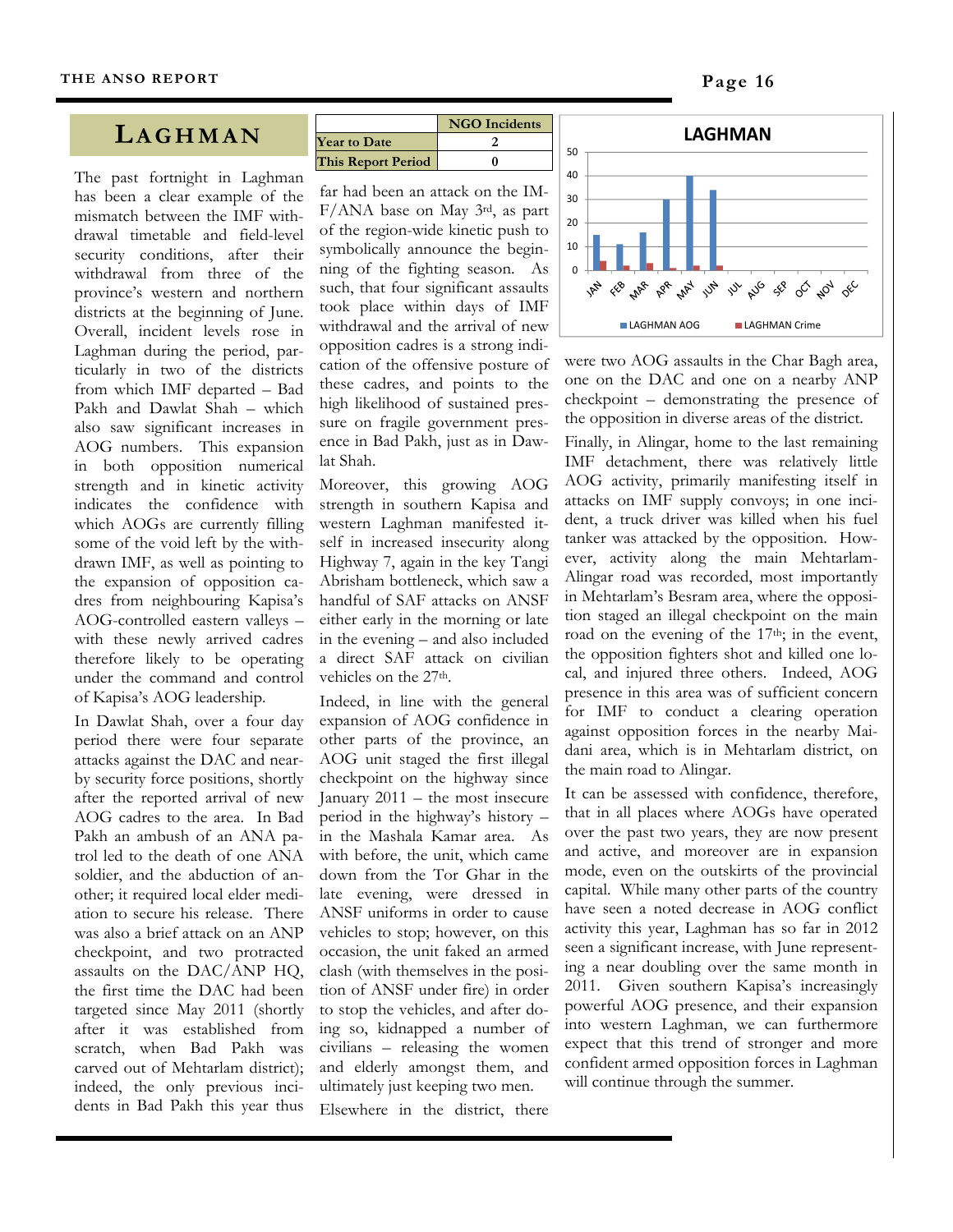#### **K UNAR**

For Kunar in the past fortnight, the armed opposition maintained its operational intensity, sustaining the same level of monthly incidents as in May. There were just a small number of noteworthy events, perhaps the most significant of which was the assassination of a mid-ranking ANA officer by an on-duty ANA soldier at a checkpoint near the Ganjgal IMF base in Sirkanay, one of the places where IMF are currently focusing their efforts; the soldier responsible subsequently managed to escape the checkpoint, and presumably joined local opposition cadres. That the incident took place the same day as a major IMF clearing operation in the district, and at roughly the same time as a number of AOG attacks on ANSF and IMF targets across the

|                           | <b>NGO</b> Incidents |
|---------------------------|----------------------|
| <b>Year to Date</b>       |                      |
| <b>This Report Period</b> |                      |

district, indicates that the IMF continue to look unlikely to effectively clear the district of its deeply entrenched AOG presence.

Beyond that, perhaps the most significant security events that affected NGOs were the large demonstrations along the main provincial highway, staged to protest the allegedly biased quotas assigned by the GOA for this year's batch of Hajj participants from Kunar; in four separate demonstrations, protestors from the districts south of Asadabad attempted to show their anger that these districts had received the same number of overall allocations as the Pech valley had.

Finally, on the 27<sup>th</sup> NDS arrested six students from Nangarhar University in Asadabad, for alleged



connections to the armed opposition; one was from Kunar and the remainder from Logar and Wardak. In recent years, some students from Nangarhar University have appeared more ideologically supportive of the armed opposition, with some of those showing interest in turning those views into action; there are few places better to do so than Kunar, and it is likely that they were planning to travel up into Pech to gain practical experience in opposition activities, as many young Afghans and foreigners have done in the valley over the past decade.

### **K HOST**

Khost as a whole had another relatively quiet fortnight, with incident volumes continuing to be substantially down on 2011 levels, as the Haqqani IEA faction continues to employ an economy of force effort while also increasingly politicising itself in the province. However, even with such an economy of force, they managed to demonstrate their ability to inflict serious damage to the security forces when they set their mind to it – as they did during the previous period in their attack on Salerno, which inflicted one of the highest number of IMF injuries in a single event during the entirety of this conflict's history. Similarly in this period, a lone BBIED operative approached an IMF checkpoint operating near the Spin Jumat in Khost city; in the blast, three IMF soldiers, five Afghan police and 17 civilians were killed,



with a further five soldiers, three ANP and 37 civilians injured. While lone BBIED operatives are usually ineffective, this operative was the cause of the greatest casualty count in Khost city in the past decade, both in terms of IMF and civilian fatalities; Haqqani BBIED operatives have been shown to be effective, as evidenced by numerous complex attacks across the country.

Elsewhere in the city during the past fortnight, IEDs were the key form of kinetic incidents. In the Old Military Hospital area, an IED attached to a bicycle detonated in the vicinity of an ANP vehicle, injuring two civilians; this incident appears to have been targeting the security forces, rather than relating to the ongoing NGO issue in that locality. At the city's



Telecoms Square, moreover, another IED detonated, again injuring two civilians in what looked to have been a premature detonation.

Outside the provincial capital, developments were within predictable parameters, with IMF operations focusing on the Haqqani stronghold of Sabari, and AOG SAF and IDF attacks occurring sporadically across the province's rural districts. It is expected that current incidents levels will fluctuate only mildly through the coming summer months, but that further large statement attacks will continue to take place, as a means of demonstrating that Khost's armed opposition remains unbroken.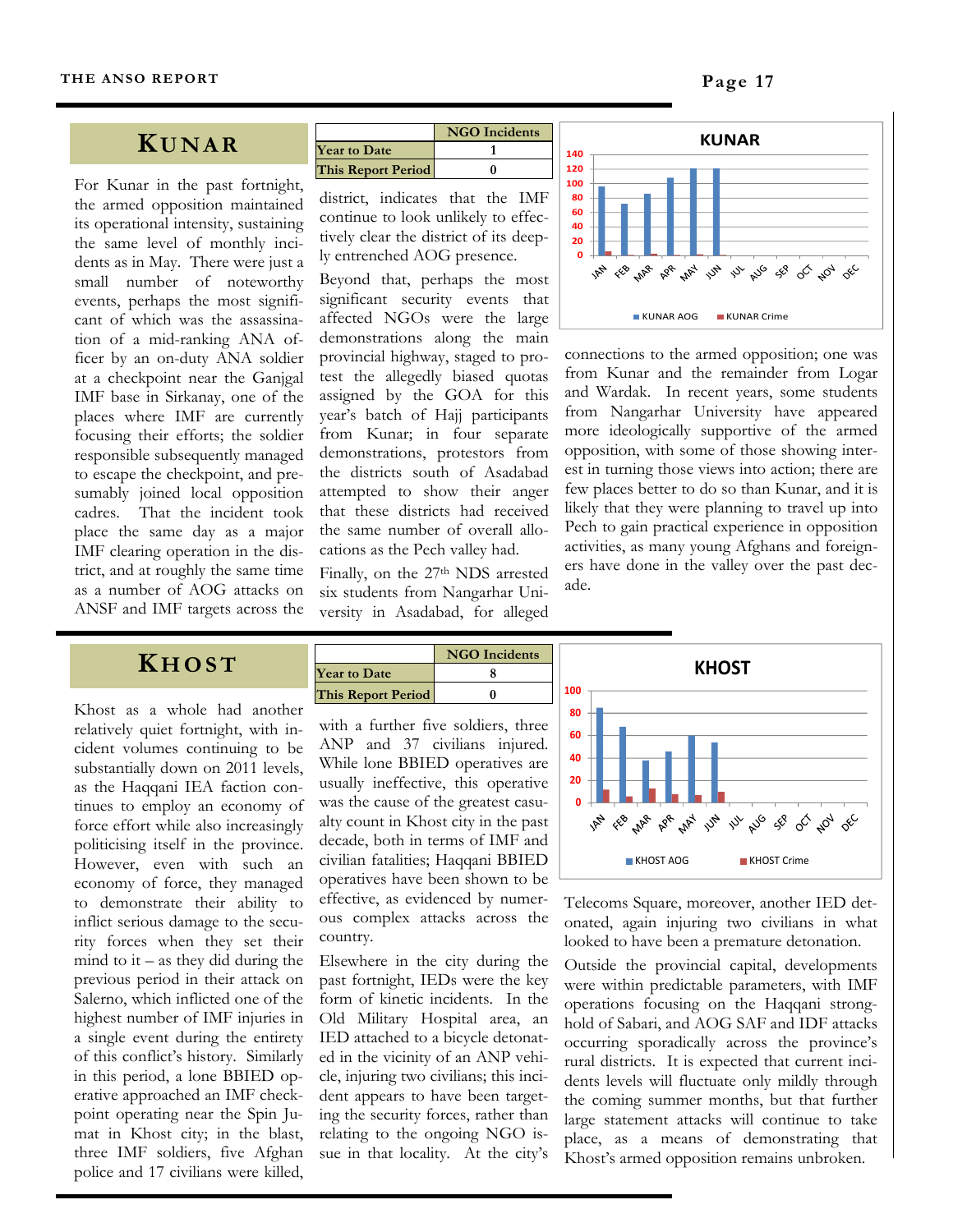#### **PAKTYA**

Continuing the trend established in recent periods in Paktya, overall incident levels continued to increase across the province as expected. Also in line with the revealed priorities of the armed opposition in the province, Gardez district was the focus of the majority of security incidents, as they continues to press on the security forces in and around the soon-tobe transitioned provincial capital.

While armed opposition activity was detected just kilometres outside the provincial capital in all directions, a key front for the armed opposition continued to emanate from the southwest of Gardez town, in the Chawni, Ibrahimkhel and Khataba areas. While the previous period's killing of IMF soldiers in an IED in Chawni was not repeated, there was a further IED strike against an IMF vehicle, as a result of which an airstrike was called in later in the day, killing three AOG members as they were planting more IEDs. In Ibrahimkhel, an AOG unit attacked an ANA convoy during the midmorning on the main Zurmat road; some days later, ANP arrested a number of locals from the area for providing assistance to the armed opposition. Finally, in Khataba, just outside the capital, IMF conducted two clearing operations that collectively led to the arrest of six

|                           | <b>NGO</b> Incidents |
|---------------------------|----------------------|
| <b>Year to Date</b>       |                      |
| <b>This Report Period</b> |                      |

#### AOG members.

Another focus for AOG-led insecurity was found to the north along the Kabul-Gardez road, continuing on from the last period. In Tandan there were two separate SAF assaults on ANP convoys, while in Loya Tera there was a combination of SAF attacks and IEDs against security forces. These attacks are part of the wider attempts to constrict access along the Kabul-Gardez road, which currently see similar (and indeed substantially greater) efforts across the provincial border in Logar. Finally, in Rubat AOG fighters abducted a local ANA soldier as he was visiting his home on leave, his fate remaining unknown at the time of writing. Gardez town itself remained broadly quiet, but two security incidents on the 30th demonstrated the AOG networks encroaching on the city continue to make progress; in the Ghazni bazaar area an unidentified individual threw a grenade into a parked ANA vehicle, causing it damage, while later in the day an IED detonated in front of the city's Kabul Bank branch, killing two ANP policemen and injuring two civilians in what appears to have been an attack on the police. Given opposition proximity to the provincial capital now that cadres and materiel have had time to re-



turn to the province, it can be expected that further ANSF- and GOA-focused insecurity will occur in the town over the coming summer months, including infrequent larger attacks.

Indeed, elsewhere in the province evidence of this focus on Gardez was detected; in Dand wa Patan, ANBP arrested four AOG members travelling in a car laden with explosives that was reported to be on its way to the provincial capital. Other than that, insecurity was concentrated in Sayid Karam and Zurmat, the districts either side of the capital which are currently key contested spaces between the government and opposition. In Sayid Karam, there were two attacks on the district center, as well as the targeted killing of a former ANA soldier in the Sawi area. In Zurmat, a combined IED-SAF ambush of an IMF convoy in the Koti Khel area led to the death of an AOG fighter and the injury of an IMF soldier, while in Saw, an IED and a SAF attack targeted ANP units in separate events. Finally, during an ANP/IMF operation in Sahak, an ANP policeman attempted to shoot and kill an IMF soldier, and was consequently arrested – in what was a failed attempt to be the latest in a nationwide pattern of 'green-on-blue' attacks.

**NOTICE:** Your input is invaluable for the production of this report. While we appreciate information on incidents, we also need general information on the security situation and context in your area. So please remember to call or email us

regularly.

Contact details of ANSO staff are provided on the last page.

**ANSO:** *"..by NGOs for NGOs.."*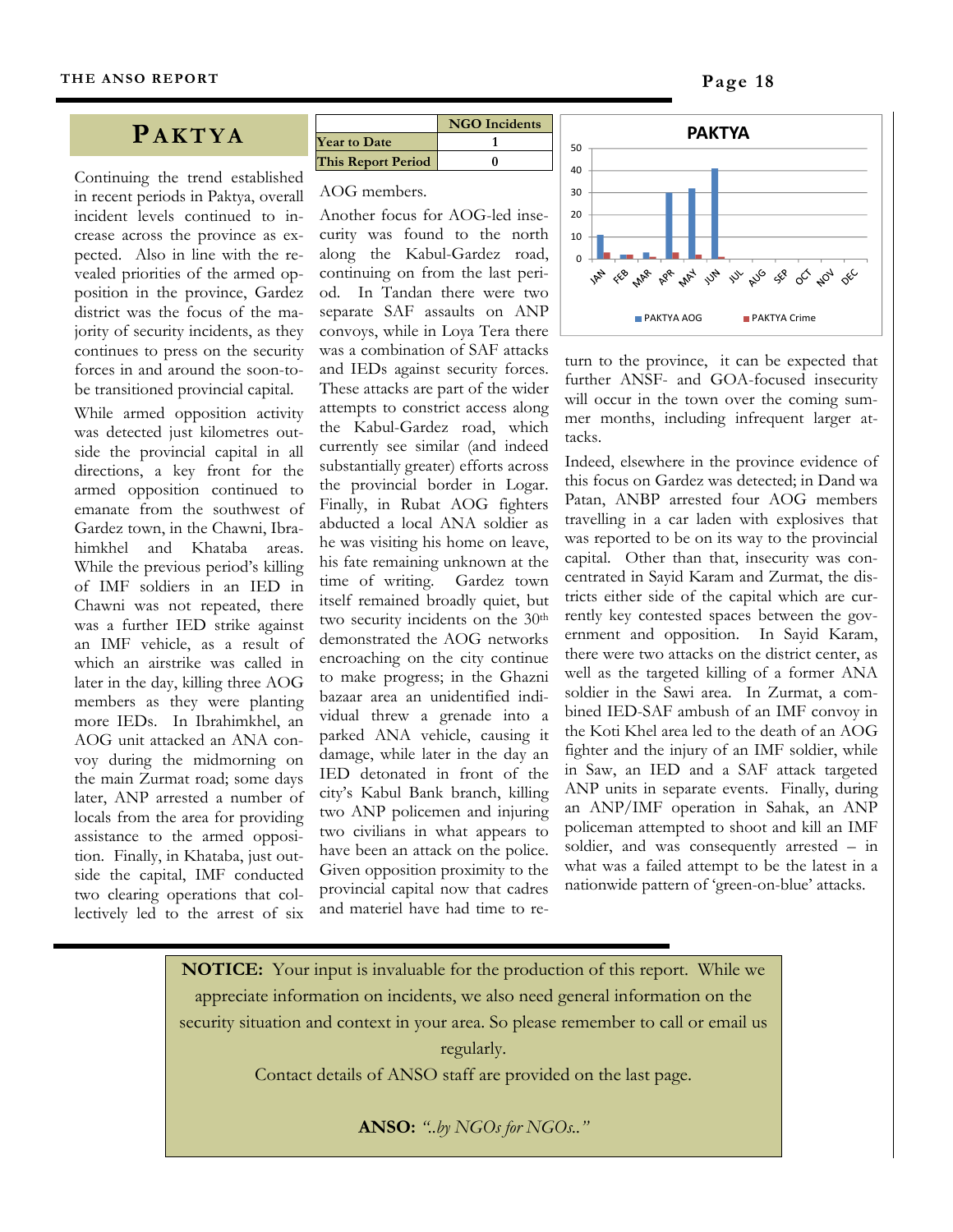## **SOUTH REGION**

#### **G HAZNI**

Incident levels remained elevated in Ghazni province for another report period, with over 80 entries over the last two weeks. The overall profile consists of the usual mix of direct and indirect AOG actions against DACs, IM-F/ANSF patrols and PSC units escorting logistical shipments destined for IMF facilities throughout the province. One of the potentially significant trends which is present in this current report period is the continuing series of clashes between AOG fighters aligned with IEA and HIG. Over the past six weeks there have been six recorded cases of clashes between AOG associated with HIG and IEA, centered in Andar district. Local reports suggested that HIG was opposed to the IEA threat, issued in late April, that temporarily closed down provincial schools; this has not been confirmed as a core reason for the armed clashes, but is more likely one in a series of irritants between the two groups, with HIG appearing to have roots in the local communities within Andar district, resisting an increase in the number of IEA operations on their turf. During this report period, another significant clash between HIG and IEA fighters took place in what appears to be the epicenter of the conflict, Payinda Khel village (site of several previous clashes in May and June) as eight IEA fighters were killed by HIG gunmen on 18 June. Two days

|                           | <b>NGO</b> Incidents |
|---------------------------|----------------------|
| <b>Year to Date</b>       |                      |
| <b>This Report Period</b> |                      |

later a small force of IEA fighters attacked and set fire to the residence of a local HIG commander in nearby Ghandi Khana village, injuring the HIG commander's wife, and most likely ensuring a future escalation of violence between the two insurgent groups.

Elsewhere the province hosted 16 AOG attacks on IMF/ANSF patrols and posts, with AOG continuing a policy of harassing fire followed by rapid disengagement to avoid taking casualties from the better-equipped IMF/ANSF units. As a result, these attacks produced only a handful of significant casualties, with the majority of these being civilians. In Muqur district's Manak village, AOG fighters ambushed a PSC guard force escorting an IMF logistical convoy with RPG and SAF, resulting in the deaths of three civilians in the cross-fire. Another AOG ambush of an IMF logistical convoy in the Mutawal area of Qarabagh district killed two more civilians. Aside from those incidents it appeared AOG fighters sustained the most casualties during the remaining direct attacks. An IMF patrol responded to an AOG ambush outside of the village of Mirwal, also in Qarabagh district, by counterattacking and killing three AOG fighters before the rest could withdraw from the area. Similarly, a third incident in Qarabagh, this time an AOG attack against an ANP post in the



area of Nosar Khel, ended badly for the opposition as the ANP force withstood SAF and replied by killing three of the AOG attackers and wounding an additional three.

IMF/ANSF operations were limited, with only a dozen recorded operations against AOG units in the province. The most significant of these included a raid on a suspected AOG safe house in the area of Mullah Noh Baba in Andar district, as IMF soldiers engaged with and killed a total of four AOG fighters and detained another three. Similarly, a joint IM-F/ANSF force killed two AOG members and seized a cache consisting of 30 prepared IEDs during an operation in Qarabagh district's Qalander Khel village.

Lastly, another emerging trend in the South Region has been on display in the province, with another incident involving Pakistani AOG fighters. In Andar district's Qala Khel village, ANA killed five Pakistani fighters and captured another three after a prolonged exchange of SAF. This is the latest in a series of reported clashes involving Pakistanis, and although foreign fighters have been encountered throughout the South region by IMF/ANSF, they have usually been in small numbers – one or two advisors or specialists (such as IEDmakers). Larger groups of fighters are now being seen in the region, marking a trend worth monitoring.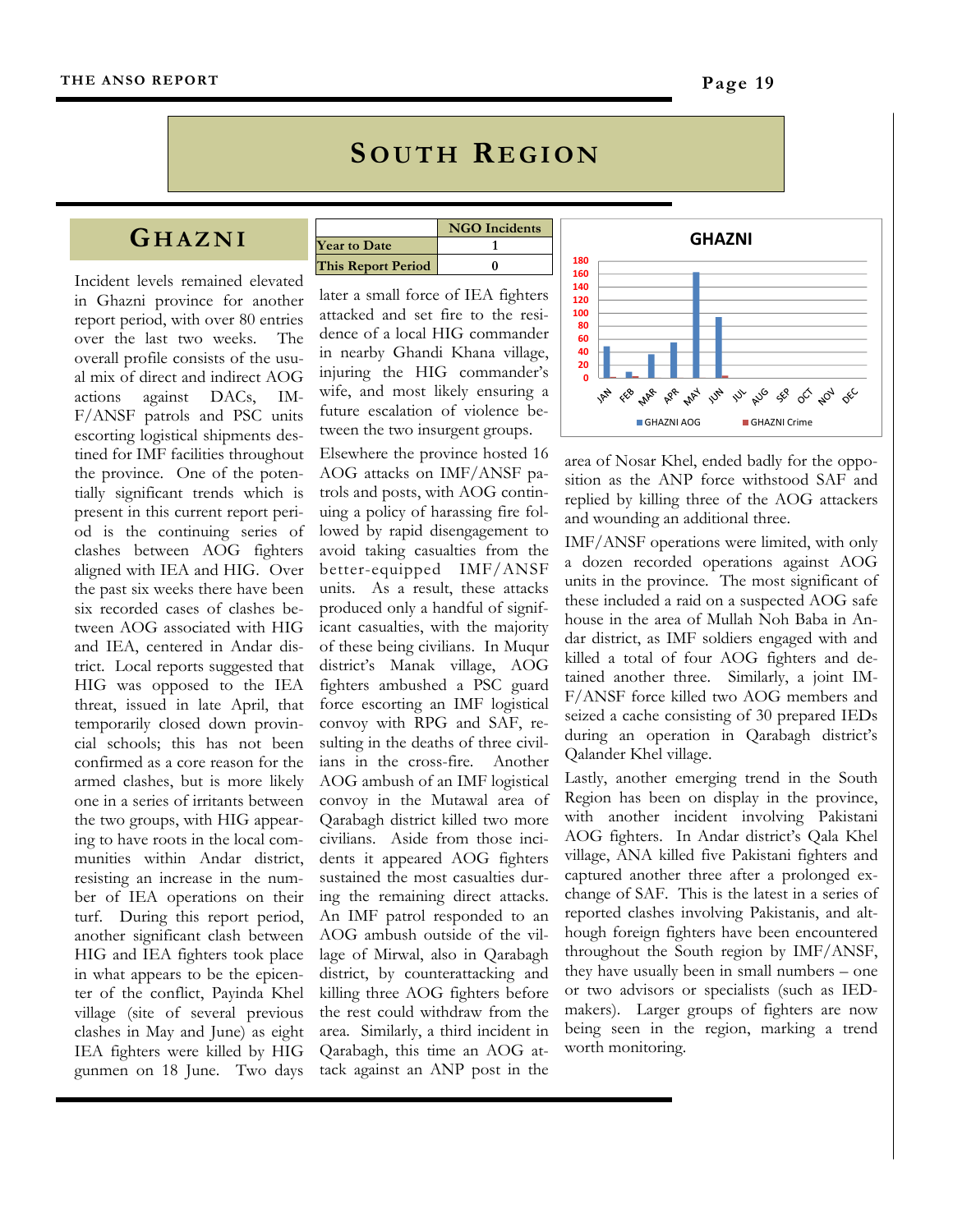#### **KANDAHAR**

With over 100 separate security entries for the report period, Kandahar has experienced a dramatic rise in incidents, outpacing all other provinces in the South region, most likely signaling the start of a sustained peak (the so-called 'fighting season') in what is still regarded as key terrain for both AOG and GOA. With 41 IED incidents in total, IEDs played a major role in degrading the security environment in the province and a large number of significant IED cache discoveries did not prevent a burst of IED strikes against ANSF, IMF and civilians. Substantial caches were discovered in Zhari district's Siya Loy area, as 29 IEDs were seized, and in Panjwayi's DAC where an ANA patrol located 16 IEDs in an abandoned house. Ghorak district appears to be the site of several IED factories, as on three separate occasions ANSF units discovered substantial quantities of prepared IEDs – in a residence close to the DAC 39 IEDs were destroyed by an IMF EOD team on 17 June. On the same day, in Ghorak's Kinar-e-Sang area, a further 19 IEDs were discovered and destroyed by an ANP search operation. Lastly, on the following day another operation uncovered an additional cache consisting of 15 IEDs in a ruin, also near the district's administrative center.

IED strikes took place on 22 separate occasions, resulting in a total of 11 ANSF deaths, as well as the deaths of five civilians and three AOG fighters, the last being killed while emplacing an IED in Kandahar City's District 9. The single deadliest strike occurred on 23 June as a roadside IED hit an ANA vehicle, killing three ANA

|                           | <b>NGO</b> Incidents |
|---------------------------|----------------------|
| <b>Year to Date</b>       |                      |
| <b>This Report Period</b> |                      |

soldiers immediately and severely wounding three others, one of whom succumbed to his injuries later in the day.

Although IED incidents vastly outnumbered direct attacks, one sees the beginning of a concerning trend – a greater reliance on largescale suicide attacks. The first half of the year has seen a significant increase in suicide attacks in the South region, with 25 to date, compared to 16 for the same period last year. The more significant difference however is the size of the attacks, with the most recent involving groups of two or more suicide attackers. Earlier this month, on 6 June, a complex suicide attack involving both an SVIED and BBIED strikes near the entrance to a logistics facility supporting the Kandahar Airbase killed 22 civilians, and wounding an additional 24. During this report period two such incidents stand out. On 19 June in the Malajat area of Dand district, four BBIED attackers wearing ANP uniforms attempted to breach the defences of a joint IMF/ANSF base. The attack was repelled however the four suicide bombers managed to detonate their devices, killing themselves and three ANP officers, and leaving an additional seven other ANP wounded. On the same day, a group of seven AOG fighters equipped with BBIED attacked an IMF base near the Dahla Dam in Shah Wali Kot district, eventually detonating their devices, killing themselves and wounding 10 IMF soldiers, some severely. The obvious coordination, along with the sheer scale of the attacks, suggest that AOG leadership is intent on gen-



erating international media attention through 'spectacular' attacks, to be seen as forcing IMF out of the country on AOG terms and portraying the IMF effort as a defeat.

Other less ambitious direct attacks occurred a total of 21 times, with the majority of them consisting of short engagements involving SAF attacks on ANSF posts, indicating a desire to maintain an operational tempo while reducing exposure to significant casualties. Interestingly, the handful of direct attacks during which AOG units risked a prolonged exchange of fire appeared to target ALP units, perhaps suggesting that AOG planners consider these units easier targets (or of a higher priority than regular ANSF units). Typical of this trend was an incident in Zhari district's Chahar Kusa village, where AOG fighters attacked an ALP post with heavy weapons and SAF for two hours, resulting in two ALP officers and two AOG members killed. A similar attack took place in Bargany village of Spin Boldak district, as AOG fighters attacked an ALP post with heavy weapons and SAF, killing one ALP officer and wounding three others during a prolonged firefight lasting over two hours. The length of these firefights suggests that ALP units may not yet have communications with, and access to, potential air assets from IM-F/ANSF.

Lastly, in the latest instance of 'green on blue' incidents (wherein ANSF soldiers attack IMF personnel) an ANP officer stationed in Sanzary village, traditionally a hotbed of AOG activity in Khari district, opened fire on a group of IMF soldiers, killing one IMF soldier and wounding two others before escaping.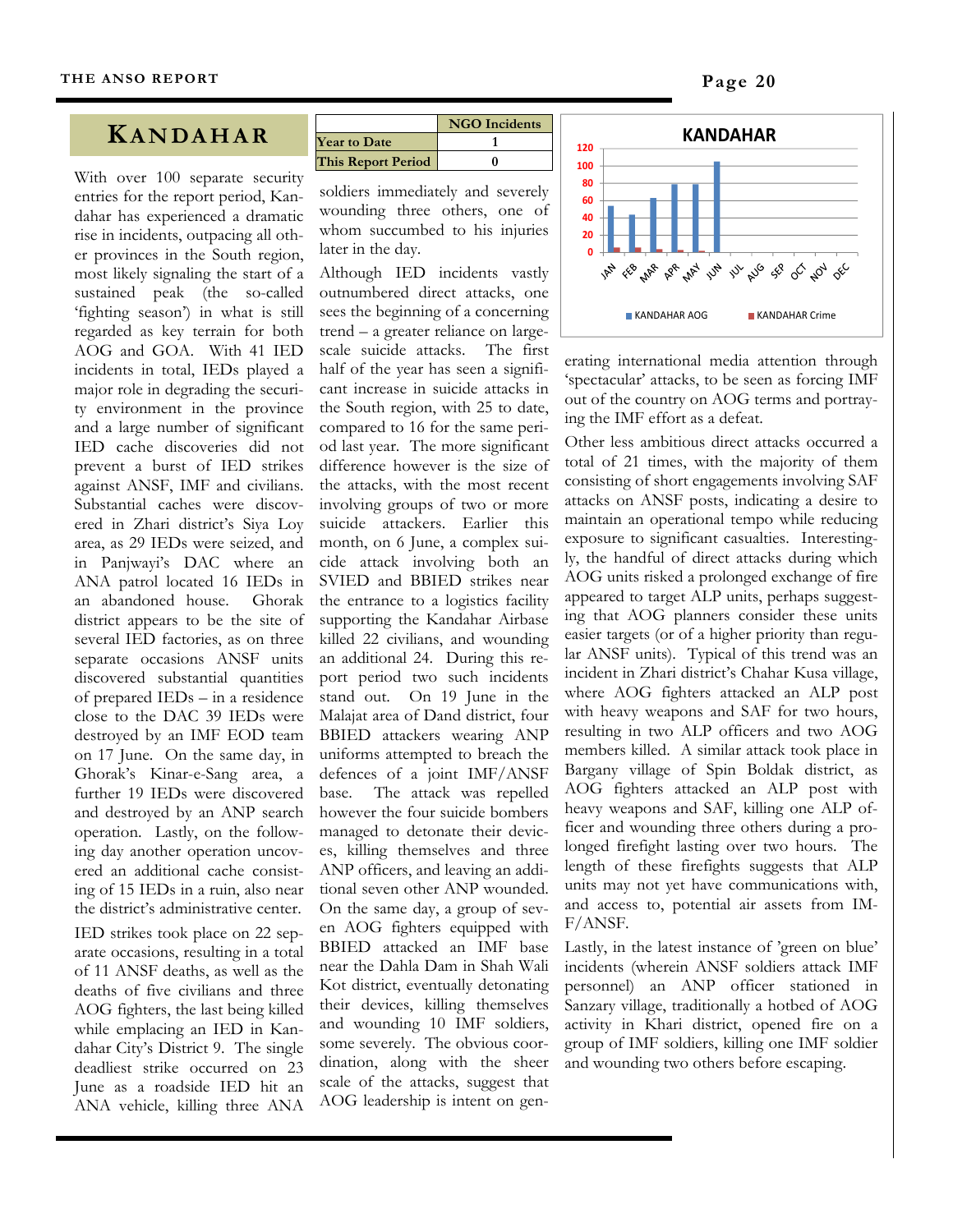#### **ZABUL**

With approximately 40 entries recorded over the past two weeks, Zabul experienced a slight increase in security incidents during the current report period. The most impactful of these were IED strikes, and victims included civilians as well as IMF/ANSF personnel.

Eight separate IED incidents accounted for a large number of deaths and injuries. In Naw Bahar's DAC a roadside IED hit a patrolling IMF vehicle, severely wounding two IMF soldiers. Two days later another roadside IED hit a PSC vehicle in Bazargan village of Shahjoy district, killing three PSC guards, wounding two others, and completely destroying their vehicle. The most significant IED incidents however involved civilian casualties. In Karato village of Arghandab district as a

|                           | <b>NGO</b> Incidents |
|---------------------------|----------------------|
| <b>Year to Date</b>       |                      |
| <b>This Report Period</b> |                      |

roadside IED hit a local taxi, killing four civilians including a woman and her two children, and in the Nawrak area of Qalat district a roadside IED hit a local farm truck, wounding eight civilians passengers. Lastly, in an attempted targeted killing, an RCIED detonated as the vehicle of a prominent local tribal leader was passing through Shahjoy's DAC, killing one of his bodyguards and slightly injuring the tribal leader. The tribal leader had been vocally supportive of expanding the ALP program in the area, however it has not been confirmed that this was the reason for his being targeted.

IMF/ANSF operations experienced some notable results, including two separate operations which took place in Qalat district,



in the areas of Mulladin village and the DAC, in which a total of nine AOG fighters were detained, along with a significant amount of weapons and ammunition. The most significant clash however took place on 25 June in the Zanzir area of Shamulzayi district as ANBP officers, responding to an earlier IED strike, engaged with an AOG force consisting of an estimated 20 fighters in a firefight lasting over three hours. Four ANBP officers were killed however AOG fighters managed to remove their casualties, preventing an accurate estimation of AOG killed and wounded.

#### **HELMAND**

Incident levels in Helmand are significantly down from previous periods, especially in the second half of the current report period.

The area of Trikh Nawa in Marja district came to the fore with several large clashes between IM-F/ANSF forces and AOG fighters. In the morning of 18 June the hostilities began as AOG fighters attacked an ANA patrol with heavy weapons and SAF, resulting in four AOG members and one ANA soldier being killed, and two ANA soldiers wounded. Later that day ANA soldiers returned to the area and engaged with AOG, however results were mixed, as three AOG members and one ANA soldier were killed, and two ANA soldiers were severely wounded. This clash led to

|                           | <b>NGO</b> Incidents |
|---------------------------|----------------------|
| <b>Year to Date</b>       |                      |
| <b>This Report Period</b> |                      |

planning for a further operation to dislodge AOG from the area, and on 26 June ANSF units moved into Trikh Nawa and engaged AOG in a prolonged firefight, resulting in the deaths of four AOG fighters and the capture of another eight AOG, which will most likely quell AOG activity for several weeks as they re-group from their losses.

One of the more significant incidents occurred late in the report period as AOG gunmen killed five local farmers, accusing them of accepting fertilizer and other agricultural support from a provincial government program. This is significant in that this incident represents an extremely broad definition of the idea of



'collaboration with GOA' as it could be argued that the majority of the population who receive any sort of support from GOA are therefore legitimate targets. This incident also demonstrates the fairly unpredictable nature of AOG units in Helmand, who appear to have more discretion in terms of local actions than units in neighbouring Kandahar province. It is difficult to imagine that this was sanctioned at a high level, as this goes against the IEA's strategic objective of appearing more measured in their actions vis a vis the local populace.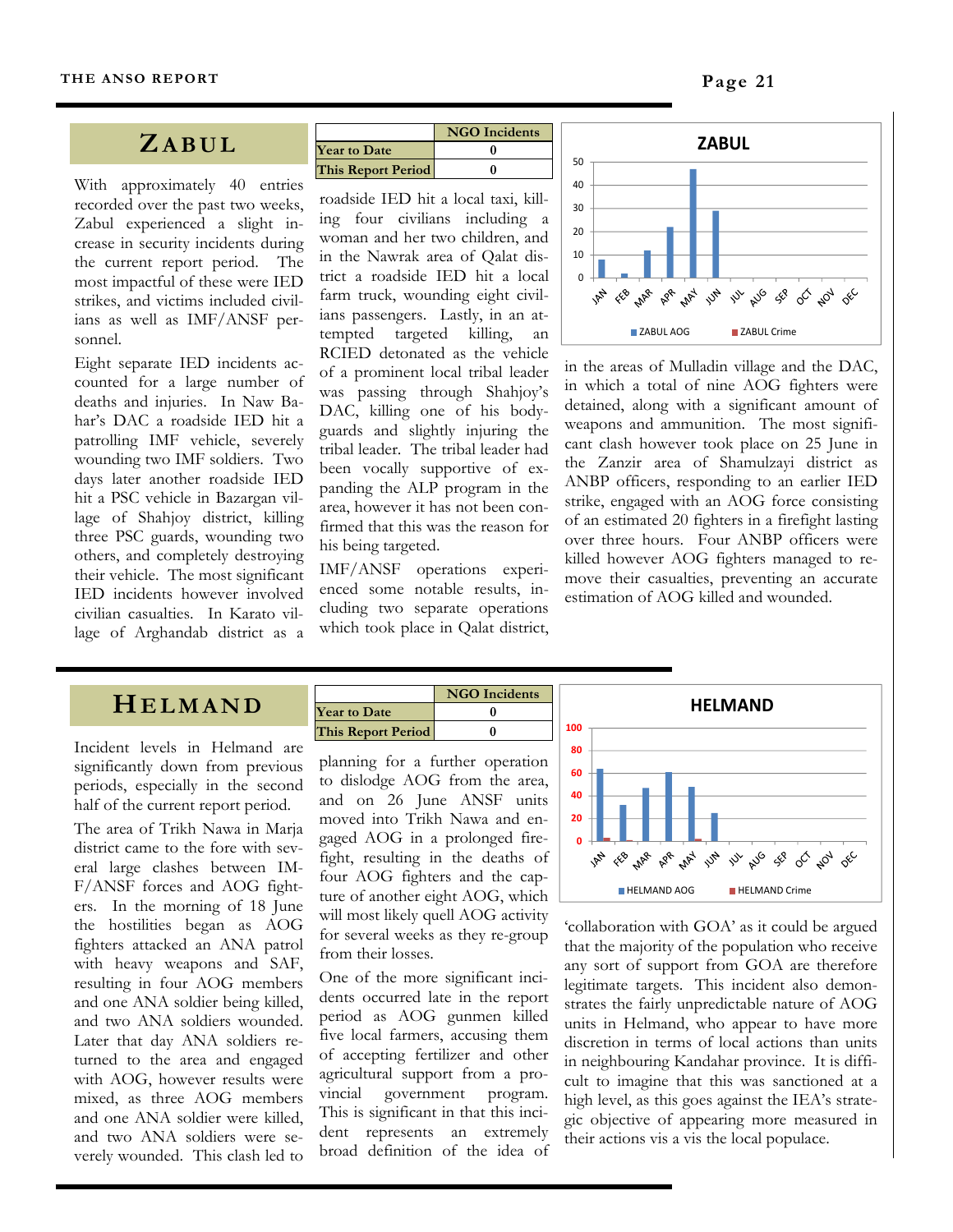#### **PAKTIKA**

Paktika province and its districts appeared to experience a slight decrease in overall incidents numbers during the most recent report period, however it must be noted that in keeping with traditional patterns in the province the majority of AOG-initiated incidents were indirect fire attacks which have little or no impact – literally – on their intended targets, usually DACs or IMF facilities. Nevertheless, these should still be considered serious, and occasionally civilian residential areas are struck.

During this report period, there were 13 instances of indirect fire, involving the use of both mortars and rockets, in the province, with only one incident involving any significant effects. This occurred on 23 June in the Marjan area of Waza Khwa district's DAC, when AOG fighters fired four mortar

|                           | <b>NGO</b> Incidents |
|---------------------------|----------------------|
| <b>Year to Date</b>       |                      |
| <b>This Report Period</b> |                      |

rounds towards the DAC and one of them struck a nearby civilian residence, injuring five of the occupants, two of them severely.

Another feature of the report period was the AOG's particular focus on Gayan district, and especially its DAC, which itself hosted nine separate AOG-initiated security incidents, involving both indirect and direct fire attacks. On 15 June several mortars were fired at the DAC, followed the next day by a similar barrage. While no damage was incurred in either incident, the DAC was then attacked on 17 Jun by an AOG force using RPGs and SAF. The force withdrew before any IM-F/ANSF could engage, however they – or another AOG force – returned two days later to conduct another direct attack using heavy



machine guns and SAF. Once again they demonstrated a reluctance to sustain any major casualties and broke off their engagement after approximately 45 minutes, with no injury to either side in the clash. Lastly, three further IDF attacks on the DAC area, two on 24 June and a third on 25 June completed an intense 10-day period of attacks for the area. It is most likely that the intention of this burst of activity was meant to test the defenses and abilities of the joint IMF-ANSF forces based in the area, probably in preparation for a more determined and sustained assault in the near future.

#### **URUZGAN**

With over 60 recorded incidents, Uruzgan is experiencing a gradual increase over past report periods. Although IEDs continue to figure prominently in the security profile of the province, there has been a noticeable increase in direct AOG attacks, with the majority of these targeting ALP personnel and check-posts.

The establishment and expansion of the ALP program in Uruzgan has been fiercely contested by AOG over the past six months, with direct attacks on recruits, as well as several instances of the targeted killing of local leaders supportive of the initiative during the April-May period. There were eight direct attacks recorded over the past two weeks against these units. In the area known as Kap-

|                           | <b>NGO</b> Incidents |
|---------------------------|----------------------|
| <b>Year to Date</b>       |                      |
| <b>This Report Period</b> |                      |

to, in Tirin Kot district, AOG fighters attacked an ALP post with heavy weapons and SAF, killing one ALP recruit and wounding two others. Similarly, in the village of Qadam Shah, in Khas Uruzgan district, AOG attacked an ALP post with RPGs and SAF, killing two ALP officers and wounding four others. The most significant incident involving ALP took place as AOG attacked an ANP post with heavy weapons and SAF near the village of Darafshan in Tirin Kot district, resulting in one AOG mid-level commander and one ALP officer killed, and another three AOG fighters and two ALP officers severely wounded.

IED strikes appeared to be also



targeting ALP units, with 10 separate incidents involving strikes against ALP personnel and vehicles, in addition to another seven strikes affecting ANSF units. In these, a total of eight ALP and four ANP officers were killed, and a further 11 were wounded in incidents throughout the province.

The most serious IED incident, however, took place outside the village of Saraab, in Chora district when an IED hit a local Mazda truck which was carrying farm workers, killing six of its occupants, severely wounding another three and completely destroying the truck.